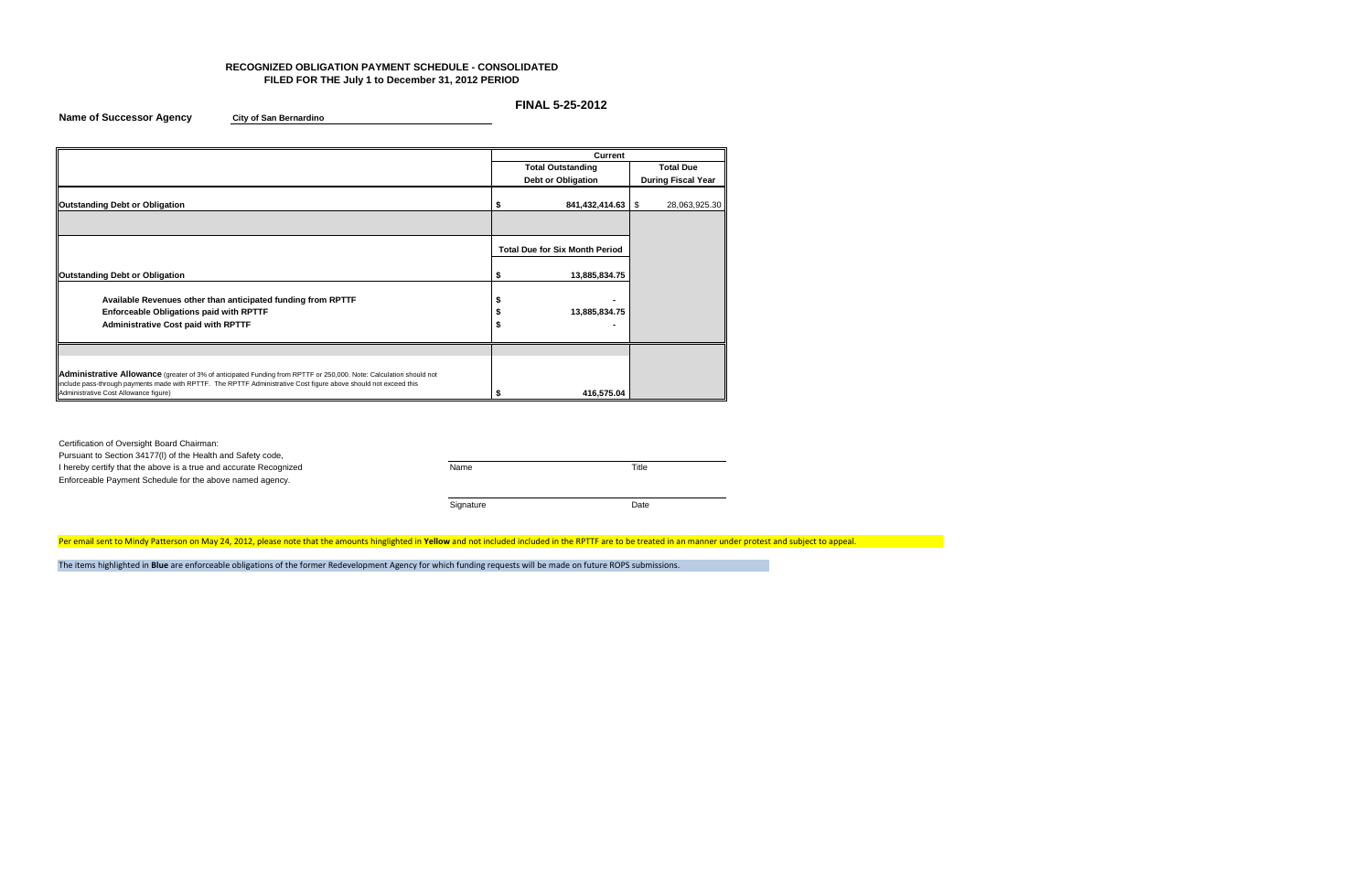Project Area(s) 14 RDA Project Area All

**DRAFT RECOGNIZED OBLIGATION PAYMENT SCHEDULE Per AB 26 - Section 34177 (\*)**

**FINAL 5-25-2012**

|              |                                | Contract/Agreement                        |                                 |                                                                                                                                                                        |                 | Project<br>Area/Agency Code<br>Account |                                                | <b>Total Due During Fiscal</b> | $***$             | Payable from the Redevelopment Property Tax Trust Fund (RPTTF)<br>Payments by month |            |              |          |            |                 |              |
|--------------|--------------------------------|-------------------------------------------|---------------------------------|------------------------------------------------------------------------------------------------------------------------------------------------------------------------|-----------------|----------------------------------------|------------------------------------------------|--------------------------------|-------------------|-------------------------------------------------------------------------------------|------------|--------------|----------|------------|-----------------|--------------|
|              | Project Name / Debt Obligation | <b>Execution Date</b>                     | Payee                           | Description                                                                                                                                                            |                 | Code(RR01<br><b>RG01)</b>              | <b>Total Outstanding Debt or</b><br>Obligation | Year<br>2012-2013**            | Funding<br>Source | Jul 2012                                                                            | Aug 2012   | Sep 2012     | Oct 2012 | Nov 2012   | Dec 2012        | Total        |
|              |                                | 5500, 96-366, J-41/                       |                                 |                                                                                                                                                                        |                 |                                        |                                                |                                |                   |                                                                                     |            |              |          |            |                 |              |
|              | 1996 COP                       | 12/2/1996                                 | US Bank                         | Maturity 1/2023<br>Bonds issued to rehab/update City Hall                                                                                                              |                 | M/CC                                   | 11.056.785.00                                  | 1.007.395.00                   | <b>RPTTF</b>      | 228.697.50                                                                          |            |              |          |            | 778.697.50      | 1,007,395.00 |
|              | 1997A Bond                     | 5513, 97-214, J-42/<br>7/14/1997<br>5538/ | US Bank                         | Pub Fac Lease Revenue Refunding Bonds.<br>Maturity 9/2013                                                                                                              |                 | M/CC                                   | 1,843,875.00                                   | 921,375.00                     | <b>RPTTF</b>      |                                                                                     | 898,875.00 |              |          |            |                 | 898,875.00   |
|              | 1998A TAB                      | 3/2/1998                                  | US Bank                         | <b>Bonds for Central City Projects</b><br>Maturity 7/2020                                                                                                              |                 | M/CC                                   | 12,809,602.50                                  | 1,432,995.00                   | <b>RPTTF</b>      |                                                                                     |            |              |          |            | 258,257.50      | 258,257.50   |
|              | 4 1998B TAB                    | 5538/<br>3/2/1998                         | JS Bank                         | <b>Bonds for Central City Projects</b><br>Maturity 7/2020                                                                                                              |                 | M/CC                                   | 6,563,973.75                                   | 660,157.50                     | <b>RPTTF</b>      |                                                                                     |            |              |          |            | 137, 141. 25 \$ | 137,141.25   |
|              |                                | 1999-30, CDC/1999-3, J-45                 |                                 |                                                                                                                                                                        |                 |                                        |                                                |                                |                   |                                                                                     |            |              |          |            |                 |              |
|              |                                | 2/15/1999<br>1999-157.CDC/1999-21.J-47    |                                 |                                                                                                                                                                        |                 | SV, M/CC, CCN                          |                                                |                                |                   |                                                                                     |            |              |          |            |                 |              |
|              | 1999 COP                       | 6/21/1999<br>2002-81, CDC/2002-13, J-51   | US Bank                         | Bonds for South Valle, Bldg 201, PD HQ<br>Maturity 9/2024                                                                                                              |                 |                                        | 14.538.200.00                                  | 1,131,187.50                   | <b>RPTTF</b>      |                                                                                     | 861.000.00 |              |          |            |                 | 861,000.00   |
|              | 6 2002A TAB                    | 3/4/2002<br>2001-355, CDC/2001-53, J-49   | JS Bank                         | Bonds for Mt Vernon projects<br>Maturity 12/2031                                                                                                                       |                 | <b>MTV</b><br>SC,CCN,SEIP              | 5.344.333.75                                   | 257,718.75                     | <b>RPTTF</b>      |                                                                                     |            |              |          | 167,343.00 |                 | 167,343.00   |
|              | 7 2002 TAB                     | 11-19-2001<br>2001-356, CDC/2001-54, J-50 | US Bank                         | Bonds for SC, CCN, SEIP, NW, TRI, UP and SV                                                                                                                            | Maturity 4/2026 | NW, TRI, UP, SV<br>SC,CCN,SEIP         | 31,667,286.00                                  | 2,524,776.00                   | RPTTF             |                                                                                     |            | 699,000.00   |          |            |                 | 699,000.00   |
|              | 3 2005A TAB                    | 1/19/2001                                 | JS Bank                         | Forward Purchase - Bonds for SC, CCN, SEIP, NW, TRI, UP and SV<br>Maturity 10/2025                                                                                     |                 | ,NW,TRI,UP,SV                          | 59.369.388.2                                   | 5,016,958.18                   | RPTTF             |                                                                                     |            | 3,867,468.00 |          |            |                 | 3,867,468.00 |
|              | 2005B TAB                      | 2001-356, CDC/2001-54, J-50<br>1/19/2001  | US Bank                         | Forward Purchase - Bonds for SC, CCN, SEIP, NW, TRI, UP and SV<br>Maturity 10/2025                                                                                     |                 | SC.CCN,SEIP,<br>NW, TRI, UP, SV        | 22,183,543.39                                  | 1,910,951.73                   | <b>RPTTF</b>      |                                                                                     |            | 1,480,055.00 |          |            |                 | 1,480,055.00 |
|              | 10 2010A Recovery Zone         | 2010-386, CDC/2010-63, J-56<br>2/6/2010   | US Bank                         | Maturity 4/2030<br>Bonds for Recovery Zone                                                                                                                             |                 | CCN, M/CC, NW                          | 12,892,937.50                                  | 718,100.00                     | <b>RPTTF</b>      |                                                                                     |            | 273,725.00   |          |            |                 | 273,725.00   |
| 11 2010B TAB |                                | 2010-386, CDC/2010-63, J-56<br>12/6/2010  | JS Bank                         | Maturity 4/2028<br>Bonds for Northwest projects                                                                                                                        |                 | NW                                     | 5,038,450.00                                   | 352,500.00                     | <b>RPTTF</b>      |                                                                                     |            | 100,075.00   |          |            |                 | 100,075.00   |
| 12 Housing   | 1995H Highland Lutheran Sr     | 5445<br>6/19/1955                         | JS Bank                         | Bonds for Senior Housing Complex<br>Maturity 7/2025                                                                                                                    |                 | <b>IVDA</b>                            | 2,066,431.25                                   | 90,000.00                      | <b>RPTTF</b>      |                                                                                     |            |              |          |            | 90,000.00       | 90,000.00    |
|              | 13 1995R Casa Ramona           | 5444<br>6/19/1995                         | US Bank                         | Bonds for Ramona Senior Complex<br>Maturity 7/2025                                                                                                                     |                 | <b>MTV</b>                             | 1.842.137.00                                   | 90,000.00                      | <b>RPTTF</b>      |                                                                                     |            |              |          |            | 90,000,00       | 90,000.00    |
|              | Reimbursement to LMIHF for     |                                           |                                 | Downtown 5th & G Street area, repayment to low-mod fund, successor agencies obligation to                                                                              |                 |                                        |                                                |                                |                   |                                                                                     |            |              |          |            |                 |              |
|              | 14 2006 LM Bond Issue          | 3/20/2006                                 | <b>MIHF</b>                     | repay the LMIHF                                                                                                                                                        |                 | CCN                                    | 21,538,588.00                                  |                                |                   |                                                                                     |            |              |          |            |                 |              |
|              | 15 CMB-E \$15,000,000          | CDC/2006-61<br>10/5/2009                  | <b>CMB Infrastructure Group</b> | Loan Agreement for (1) sbX, (2) courthouse sewer line relocation, (3) solar project, (4) La<br>Placita, (5) I-215/University interchange project<br>Maturity 9/2015    |                 | SC, UP, CCN, CCS<br>SEIP,TRI           | 18,662,500.00                                  | 787,500.00                     | <b>RPTTF</b>      |                                                                                     |            | 196,875.00   |          |            | 196,875.00 \$   | 393,750.00   |
|              |                                | CDC/20011-10                              |                                 | Loan Agreement for Projects Under SB EDC Funding Agreement                                                                                                             |                 | CCE,CCS,CCN,                           |                                                |                                |                   |                                                                                     |            |              |          |            |                 |              |
|              | 16 CMB-E \$10,000,000          | 3/3/2011                                  | <b>CMB Infrastructure Group</b> | Maturity 12/2017                                                                                                                                                       |                 | M/CC                                   | 12,362,500.00                                  | 525,000.00                     | <b>RPTTF</b>      |                                                                                     |            | 130,800.00   |          |            | 130.800.00      | 261,600.00   |
|              | 17 CMB-E \$8,000,000           | 2010-331, CDC/2010-331<br>9/20/2010       | <b>CMB Infrastructure Group</b> | Loan Agreement for public infrastructure located along "E" Street and Inland Center Drive<br>Maturity 10/2016                                                          |                 | <b>IVDA</b>                            | 9,365,000.00                                   | 420,000.00                     | <b>RPTTF</b>      |                                                                                     |            | 105,000.00   |          |            | 105,000.00      | 210,000.00   |
|              | 18 Cinema Section 108          | 5546<br>6/15/1988                         | Bank of New York                | HUD Section 108 Ioan, Cinema Project<br>Maturity 8/2018                                                                                                                |                 | CCN                                    | 4.411.591.20                                   | 687.715.60                     | <b>RPTTF</b>      |                                                                                     | 569.675.00 |              |          |            |                 | 569,675.00   |
|              | 19 Arden Guthrie Section 108   | 2006-271, IDIS #2010<br>7/24/2006         | Bank of New York                | HUD Section 108 Ioan, North Arden Guthrie<br>Maturity 8/2025                                                                                                           |                 | <b>IVDA</b>                            | 10.325.497.00                                  |                                |                   |                                                                                     |            |              |          |            |                 |              |
|              | 20 Arden Guthrie Loan          | CDC/2007-6<br>3/5/2007                    | Housing Fund                    | Conversion of properties to commercia                                                                                                                                  |                 | <b>IVDA</b>                            | 11,000,000.00                                  |                                | <b>RPTTF</b>      |                                                                                     |            |              |          |            |                 |              |
|              |                                | CDC/2010-25                               |                                 |                                                                                                                                                                        |                 |                                        |                                                |                                |                   |                                                                                     |            |              |          |            |                 |              |
|              | 21 Carousel Mall Note          | 5/5/52010                                 | <b>Citizens Business Bank</b>   | Loan Agreement, purchase of Carousel Mall due                                                                                                                          |                 | M/CC                                   | 16,250,000.00                                  | 660,000.00                     | <b>RPTTF</b>      |                                                                                     |            |              |          |            |                 |              |
|              | 22 Consultant Services - NMTC  | SB EDC 800xxx<br>2/13/2012                | & Arndt, LLP                    | Bocarsly Emden Cowan Esmail   Tax & legal consulting services relating to use of New Market Tax Credits (NMTC) for CA<br>tHeatre, Regal Ciena Plex and Sturges Theatre |                 | CCN                                    | 100,000.00                                     | 100,000.00                     | RPTTF             |                                                                                     |            |              |          |            |                 |              |
|              | 23 Consultant Services - NMTC  | SB EDC 800xxx<br>3/8/2012                 | Reznick & Associates            | Financial consulting services relating to use of New Market Tax Credits (NMTC) for Theatre<br>Operations                                                               |                 | CCN                                    | 55,000.00                                      | 55,000.00                      | <b>RPTTF</b>      |                                                                                     |            |              |          |            |                 |              |
|              |                                | CDC/2010-30                               | <b>RBF</b>                      |                                                                                                                                                                        |                 | NW,SC,CCW                              |                                                |                                |                   |                                                                                     |            |              |          |            |                 |              |
|              | 24 Merged Area B               | 6/7/2010<br>CDC/2010-29                   |                                 | EIR - Merged Area B (on going)                                                                                                                                         |                 | MTV, UP, 40TH<br>NW,SC,CCW,            | 25,000.00                                      | 25,000.00                      | <b>RPTTF</b>      |                                                                                     |            |              |          |            |                 |              |
|              | 25 Merged Area B               | 6/7/2010<br>2006-346, CDC/2006-42         | Rosenow Spevacek Group          | Plan Amendment for Merged Area B (on going)                                                                                                                            |                 | MTV, UP, 40TH                          | 25,000.00                                      | 25,000.00                      | <b>RPTTF</b>      |                                                                                     |            |              |          |            |                 |              |
|              | 26 Hillwood - DDA              | 9/18/2006<br>CDC/2002-30                  | <b>Hillwood Properties</b>      | Tax Sharing Agreement                                                                                                                                                  |                 | SC                                     | 1,274,000.00                                   | 458,000.00                     | <b>RPTTF</b>      |                                                                                     |            |              |          |            |                 |              |
|              | 27 BP CA - Site Remediation    | 10/7/2002<br>CDC/2008-11                  | BP CA                           | Tax Sharing Agreement                                                                                                                                                  |                 | <b>TRI</b>                             | 865,000.00                                     | 157,000.00                     | <b>RPTTF</b>      |                                                                                     |            |              |          |            |                 |              |
|              | 28 Young Electric Sign Co.     | 3/17/2008                                 | <b>YESCO</b>                    | Tax Sharing Agreement                                                                                                                                                  |                 | <b>NW</b>                              | 261,761.00                                     | 26,000.00                      | <b>RPTTF</b>      |                                                                                     |            |              |          |            |                 |              |
|              | 29 Perris Campus Plaza         | 2007-185, CDC/2007-15<br>6/4/2007         | ICO Development                 | Tax Sharing Agreement                                                                                                                                                  |                 | <b>IVDA</b>                            | 344,500.00                                     | 28,500.00                      | <b>RPTTF</b>      |                                                                                     |            |              |          |            |                 |              |
|              | 30 SB County Bldg - TADS       | 2004-386, CDC/2007-49<br>8/16/2004        | Waterman Holdings, LLC          | Tax Sharing Agreement                                                                                                                                                  |                 | CCE                                    | 1,890,000.00                                   | 75,000.00                      | RPTTF             |                                                                                     |            |              |          |            |                 |              |
|              |                                |                                           |                                 |                                                                                                                                                                        |                 |                                        |                                                |                                |                   |                                                                                     |            |              |          |            |                 |              |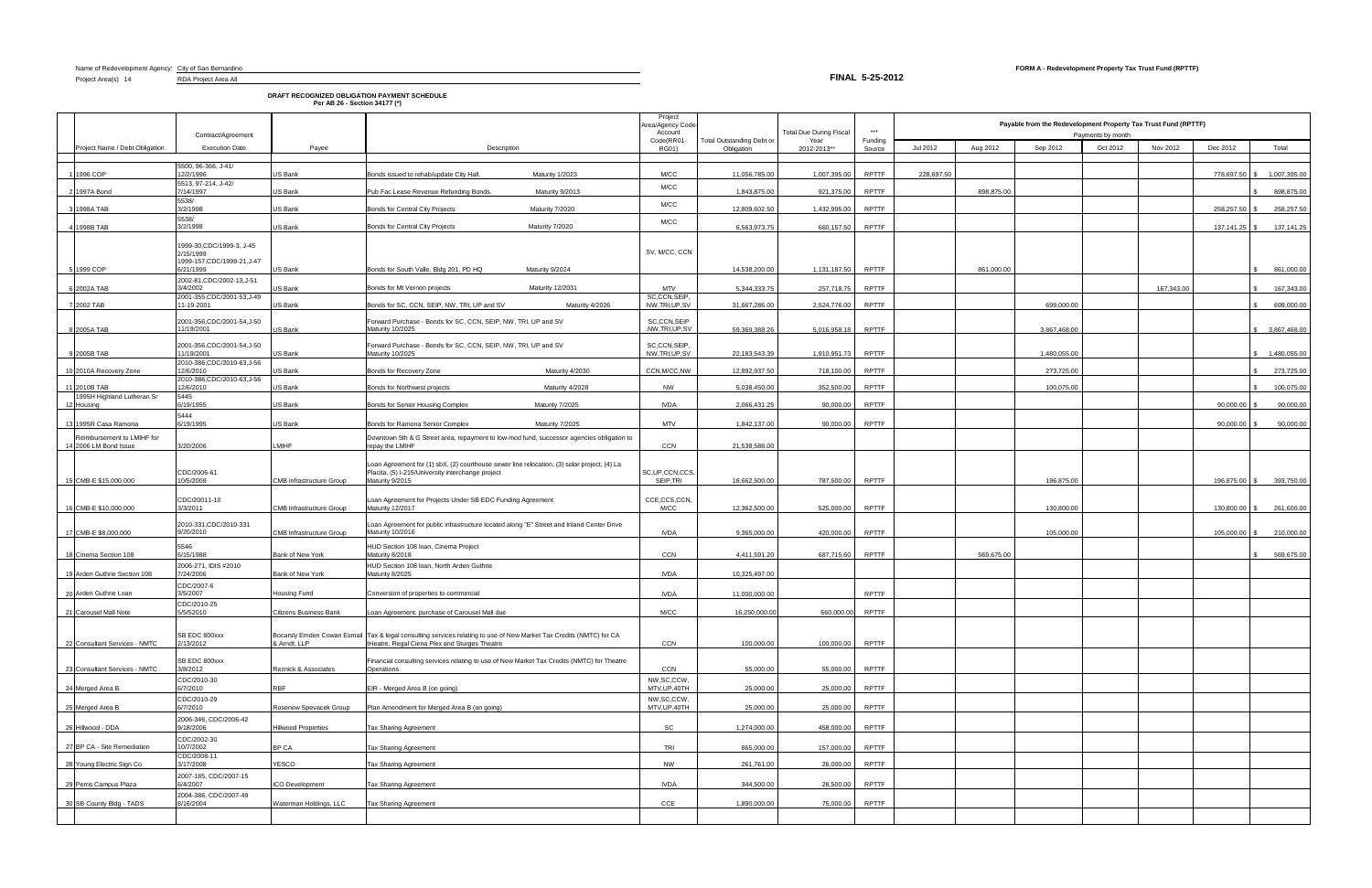|                                                              | CDC/2002-38                        |                                    |                                                                                                                               |                             |              |            |              |  |  |  |
|--------------------------------------------------------------|------------------------------------|------------------------------------|-------------------------------------------------------------------------------------------------------------------------------|-----------------------------|--------------|------------|--------------|--|--|--|
| 31 Mapei                                                     | 12/2/2002                          | Mapei                              | <b>Tax Sharing Agreement</b>                                                                                                  | <b>NW</b>                   | 30,000.00    | 10,800.00  | <b>RPTTF</b> |  |  |  |
|                                                              |                                    |                                    |                                                                                                                               |                             |              |            |              |  |  |  |
|                                                              | <b>Closed Session</b>              |                                    |                                                                                                                               |                             |              |            |              |  |  |  |
| 32 Woolworth Bldg                                            | 9/18/2006<br><b>Closed Session</b> | Reynolds San Bernardino            | Purchase of Woolworth Bldg                                                                                                    | M/CC                        | 561,716.89   | 30,043.57  | <b>RPTTF</b> |  |  |  |
| 33 Salvation Army                                            | 5/2/2011                           | Salvation Army                     | Grant - Relocation                                                                                                            | CCN                         | 750,000.00   | 750,000.00 | <b>RPTTF</b> |  |  |  |
| Downtown Transit Center -<br>34 Rialto & E                   | 2011-292<br>11/10/2011             | Omnitrans                          | Multi Jurisdictional Agreement                                                                                                | <b>CCS</b>                  | 2,000,000.00 |            |              |  |  |  |
|                                                              |                                    |                                    |                                                                                                                               | SC, UP, CCN,                |              |            |              |  |  |  |
| 35 SbX/Omnitrans Bus Line                                    | 2009-326, CDC/2009-55<br>9/21/2009 | City & Various Contractors         | Bus permits/infrastructure/Cooperative Agreement                                                                              | M/CC,CCS.SEIP<br><b>TRI</b> | 3,500,000.00 |            |              |  |  |  |
| 36 Streetscape-4th St, Phase 1                               | CDC/2010-42<br>7/19/2010           | <b>AECOM</b>                       | 4th Street construction drawings                                                                                              | M/CC, CCN                   | 5,833.35     | 5,833.35   | RPTTF        |  |  |  |
|                                                              | 2008-146                           |                                    |                                                                                                                               |                             |              |            |              |  |  |  |
| 37 ARCO Off-Site Improvements                                | 5/5/2008                           | A&A Holdings                       | City Development Agreement - ARCO Project 5th & Mt Vernon                                                                     | <b>MTV</b>                  | 290,000.00   | 145,000.00 | RPTTF        |  |  |  |
|                                                              |                                    |                                    | Montgomery Ward Garage - Conduct assessment work for investigation of unauthorized                                            |                             |              |            |              |  |  |  |
| Grant Obligation - Orphan Site                               | SWRCB 10-105-550                   |                                    | release from UST and prepare site assessment & SVE pilot test report with remedial action                                     |                             |              |            |              |  |  |  |
| 38 Cleanup Fund (OSCF)                                       | 6/9/2011                           | Various                            |                                                                                                                               | M/CC                        | 138,188.00   | 138,188.00 | RPTTF        |  |  |  |
| Grant Obligation - EPA<br>39 Brownfields                     | BF-96930501-0<br>10/1/2008         | Various                            | Phase I & II assessments on site within downtown core area                                                                    | CCN, M/CC, CCE<br>ccs       | 269,902.87   | 120,000.00 | <b>RPTTF</b> |  |  |  |
|                                                              | 2010-324<br>9/20/2010              |                                    |                                                                                                                               |                             |              |            |              |  |  |  |
| Grant Obligation - Green Trees for                           | 8CA10910                           |                                    | Facilitate the installation & maintenance (2yrs) of 200, #15 gallon trees along the 4th & 5th                                 |                             |              |            |              |  |  |  |
| 40 the Golden State                                          | 3/24/2011 Awarded                  | Various                            | Street corridors                                                                                                              | M/CC, CCN                   | 133,000.00   | 30,000.00  | <b>RPTTF</b> |  |  |  |
| 41 Northwest PAC                                             | 4630<br>6/18/1984                  | Various                            | Settlement of litigation in the case of Armenta et al v. Redevelopment Agency of the City of<br>San Bernardino                | <b>NW</b>                   | 50,000.00    | 50,000.00  | RPTTF        |  |  |  |
|                                                              | <b>UNK</b>                         |                                    | Shrek/no cancellation<br>Show dates: 3/29 - 3/31/2013                                                                         |                             |              |            |              |  |  |  |
| 42 Theatre Productions                                       | 1/26/2012                          | The Booking Group                  |                                                                                                                               | <b>CCN</b>                  | 70,000.00    |            |              |  |  |  |
| 43 Theatre Productions                                       | <b>UNK</b><br>1/26/2012            | Various                            | Shrek - Royalty guarantee, theatre costs, advertising                                                                         | CCN                         | 120,000.00   |            |              |  |  |  |
|                                                              | <b>UNK</b>                         |                                    | Blueman Group - no cancellation<br>Show dats: 4/13 - 4/14/2013                                                                |                             |              |            |              |  |  |  |
| 44 Theatre Productions                                       | 1/26/2012                          | Columbia Artist Theatricals        |                                                                                                                               | CCN                         | 199,250.00   |            |              |  |  |  |
| 45 Theatre Productions                                       | <b>UNK</b><br>1/26/2012            | Various                            | Blueman Group - Royalty guarantee, theatre costs, advertising                                                                 | CCN                         | 129,250.00   |            |              |  |  |  |
|                                                              | <b>UNK</b>                         |                                    | Show dates: 2/26 - 3/3/2013<br>Beauty & the Beast                                                                             |                             |              |            |              |  |  |  |
| 46 Theatre Productions                                       | 1/26/2012                          | The Booking Group                  |                                                                                                                               | CCN                         | 270,000.00   |            |              |  |  |  |
| 47 Theatre Productions                                       | <b>UNK</b><br>1/26/2012            |                                    |                                                                                                                               | CCN                         | 175,400.00   |            |              |  |  |  |
|                                                              | <b>UNK</b>                         | Various                            | Beauty & the Beast - Royalty guarantee, theatre costs, advertising<br>Righteous Bros./no cancellation<br>Show date: 9/15/2012 |                             |              |            |              |  |  |  |
| 48 Theatre Productions                                       | 3/16/2011                          | Paradise Artist                    |                                                                                                                               | CCN                         | 25,000.00    |            |              |  |  |  |
|                                                              | <b>UNK</b>                         |                                    |                                                                                                                               |                             |              |            |              |  |  |  |
| 49 Theatre Productions                                       | 3/16/2011<br><b>UNK</b>            | Various                            | Righteous Bros.- Royalty guarantee, theatre costs, advertising<br>Ballet Folklorico de Mexico<br>Show date: 11/17/2012        | CCN                         | 42,700.00    |            |              |  |  |  |
| 50 Theatre Productions                                       | 5/20/2011                          | Columbia Artists Music, LLC        |                                                                                                                               | CCN                         | 25,000.00    |            |              |  |  |  |
|                                                              | <b>UNK</b>                         |                                    |                                                                                                                               |                             |              |            |              |  |  |  |
| 51 Theatre Productions                                       | 5/20/2011<br><b>UNK</b>            | Various                            | Ballet Folklorico de Mexico - Royalty guarantee, theatre costs, advertising<br>Russian National Ballet<br>Show date: 2/9/2013 | <b>CCN</b>                  | 48,050.00    |            |              |  |  |  |
| 52 Theatre Productions                                       | 7/7/2011                           | Columbia Artists Mangement,<br>LLC |                                                                                                                               | CCN                         | 20.000.00    |            |              |  |  |  |
|                                                              | <b>UNK</b>                         |                                    |                                                                                                                               |                             |              |            |              |  |  |  |
| 53 Theatre Productions                                       | 7/7/2011                           | Various                            | Russian National Ballet - Royalty guarantee, theatre costs, advertising                                                       | CCN                         | 50,550.00    |            |              |  |  |  |
|                                                              |                                    |                                    |                                                                                                                               |                             |              |            |              |  |  |  |
|                                                              |                                    |                                    |                                                                                                                               |                             |              |            |              |  |  |  |
|                                                              |                                    |                                    |                                                                                                                               |                             |              |            |              |  |  |  |
|                                                              |                                    |                                    | Projects previously fund through Funding Agreement -Original Funding Agreement                                                |                             |              |            |              |  |  |  |
|                                                              |                                    |                                    | amount was \$525,000,000                                                                                                      |                             |              |            |              |  |  |  |
| Omnitrans 4th Street Temp                                    | SB EDC 80005                       |                                    |                                                                                                                               |                             |              |            |              |  |  |  |
| 54 Transfer Center                                           | 9/9/2011                           | Andy Gump                          | <b>Femporary Portable Restroom rental</b>                                                                                     | M/CC                        | 2,890.62     | 2,890.62   | <b>RPTTF</b> |  |  |  |
| Commercial Retail Marketing -<br>55 Theatre Square           | SB EDC 80071<br>1/26/2012          | The Fransen Co.                    | Commercial/Retail Marketing - Theatre Square                                                                                  | CCN                         | 30,000.00    | 30,000.00  | RPTTF        |  |  |  |
|                                                              | SB EDC 800xx                       |                                    |                                                                                                                               |                             |              |            |              |  |  |  |
| 56 Soil Remediation - Phase II                               | <b>TBD</b>                         | Brown & Caldwell                   | 5th & H Street (INCO Property) continuation of SVE (18mos)                                                                    | CCN                         | 360,000.00   | 240,000.00 | RPTTF        |  |  |  |
| 57 Ann Shirells Park                                         | SB EDC 80078<br>1/26/2012          | Pacific Mobile                     | Modular Acq, Modular modification and site work                                                                               | <b>NW</b>                   | 99,558.00    | 99,558.00  |              |  |  |  |
|                                                              | $2011 - 8$                         |                                    |                                                                                                                               |                             |              |            |              |  |  |  |
| Grant Obligation- Sustainable                                | 1/10/2011                          |                                    | Develop a comprehensive plan for the City to become an environmentally sustainable                                            |                             |              |            |              |  |  |  |
| 58 Communities Grant (SCG)                                   | Awarded 8/22/2011                  | Various                            | community                                                                                                                     | <b>ALL</b>                  | 300,760.00   |            | <b>RPTTF</b> |  |  |  |
| Grant Obligation - Sustainable<br>59 Communities Grant (SCG) | 19365<br>10/20/2011 SB EDC         | <b>MVR Consulting</b>              | Project and Grant Management, Public Outreach, Web Development & Administration                                               | <b>ALL</b>                  | 21,000.00    | 21,000.00  | RPTTF        |  |  |  |
| Grant Obligation - Sustainable                               | 19361                              | Knott's Family Agency dba SB       |                                                                                                                               |                             |              |            |              |  |  |  |
| 60 Communities Grant (SCG)                                   | 10/20/2011 SB EDC                  | Green Alliance                     | Community engagement activities and outreach                                                                                  | ALL                         | 31,000.00    | 31,000.00  | RPTTF        |  |  |  |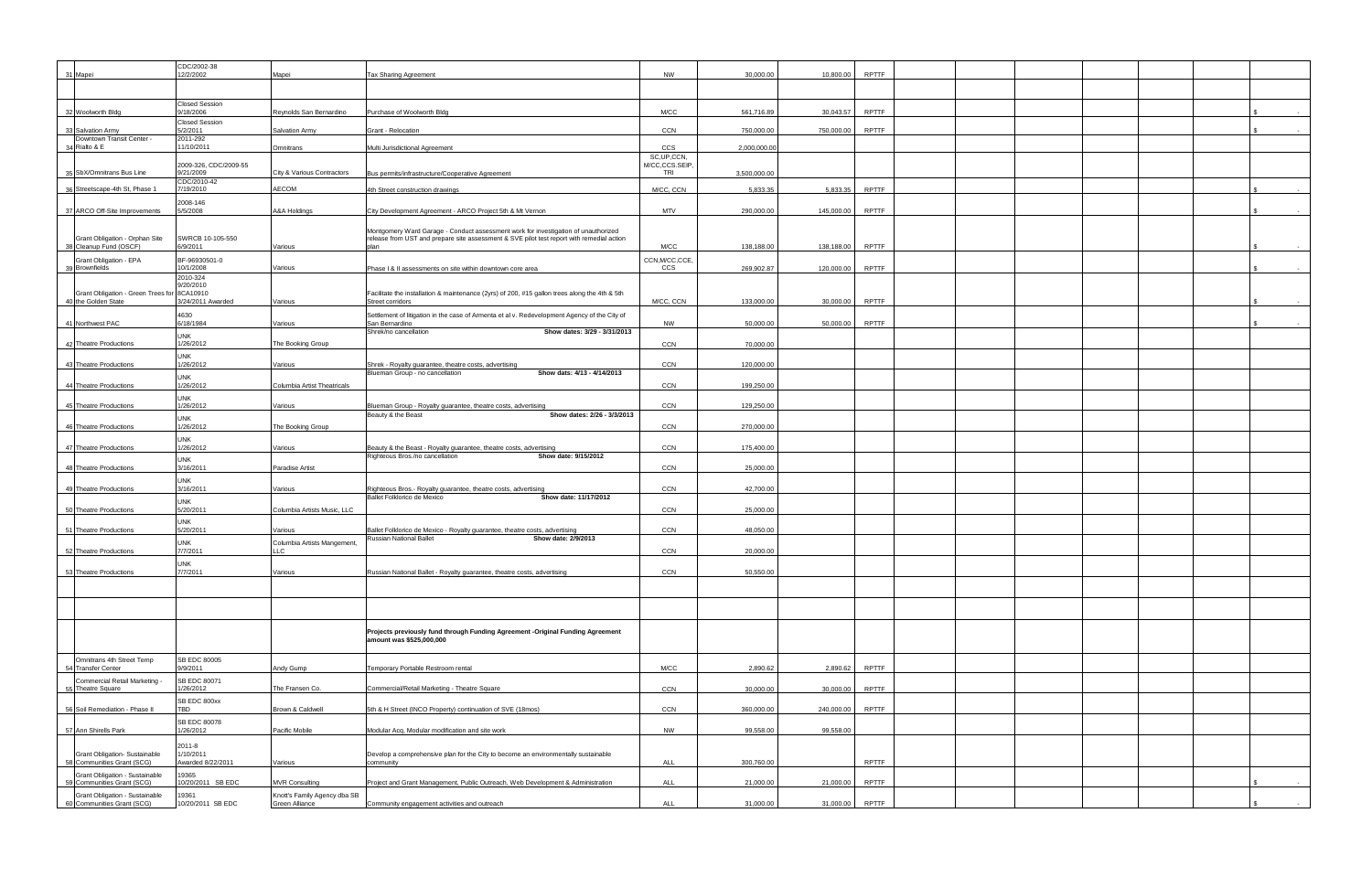| Grant Obligation - Sustainable                                             |                            |                                                |                                                                                                                                                                                |            |                                                 |               |                     |                      |              |              |                      |                      |               |                                             |
|----------------------------------------------------------------------------|----------------------------|------------------------------------------------|--------------------------------------------------------------------------------------------------------------------------------------------------------------------------------|------------|-------------------------------------------------|---------------|---------------------|----------------------|--------------|--------------|----------------------|----------------------|---------------|---------------------------------------------|
| 61 Communities Grant (SCG)                                                 | 19362<br>10/20/2011 SB EDC | University Enterprises Corp of<br><b>CSUSB</b> | Research & technical review including land use, transportation and water plan review,<br>community survey development                                                          | <b>ALL</b> | 40,000.00                                       | 40,000.00     | <b>RPTTF</b>        |                      |              |              |                      |                      |               |                                             |
| Grant Obligation - CPUC CASF                                               | SB EDC 800xx               |                                                | Develop a Broadband Infrastructure & Access Plan for the Inland Empire (Riverside & San                                                                                        |            |                                                 |               |                     |                      |              |              |                      |                      |               |                                             |
| 62 Broadband                                                               | TBD                        | Various                                        | Bernardino counties) to eliminate the "Digital Divide"                                                                                                                         | <b>ALL</b> | 110,180.00                                      | 110,180.00    | <b>RPTTF</b>        |                      |              |              |                      |                      |               |                                             |
| Grant Obligation - CPUC CASF -<br>63 Broadband                             | SB EDC 800xx<br>TBD        | <b>MVR Consulting</b>                          | Project and Grant Management, Public Outreach, Web Development & Administration                                                                                                | <b>ALL</b> | 45,320.00                                       | 45,320.00     | <b>RPTTF</b>        |                      |              |              |                      |                      |               |                                             |
|                                                                            |                            |                                                |                                                                                                                                                                                |            |                                                 |               |                     |                      |              |              |                      |                      |               |                                             |
|                                                                            |                            |                                                |                                                                                                                                                                                |            |                                                 |               |                     |                      |              |              |                      |                      |               |                                             |
|                                                                            |                            |                                                |                                                                                                                                                                                |            |                                                 |               |                     |                      |              |              |                      |                      |               |                                             |
|                                                                            |                            |                                                |                                                                                                                                                                                |            |                                                 |               |                     |                      |              |              |                      |                      |               |                                             |
| 64 Project reviews & inspections                                           | SB EDC 800063<br>1/25/2012 | City of San Bernardino                         | Plan check & project review fees & inspections on various projects                                                                                                             | <b>ALL</b> | 49.950.00                                       | 49,950.00     | <b>RPTTF</b>        |                      |              |              |                      |                      |               |                                             |
| Capital Project Funding                                                    | CDC/2011-9                 |                                                |                                                                                                                                                                                |            |                                                 |               |                     |                      |              |              |                      |                      |               |                                             |
| 65 Agreement                                                               | 3-3-2011                   | SB EDC                                         |                                                                                                                                                                                | <b>ALL</b> | 515,319,188.80                                  |               | <b>RPTTF</b>        |                      |              |              |                      |                      |               |                                             |
|                                                                            |                            |                                                |                                                                                                                                                                                |            |                                                 |               |                     |                      |              |              |                      |                      |               |                                             |
|                                                                            |                            |                                                |                                                                                                                                                                                |            |                                                 |               |                     |                      |              |              |                      |                      |               |                                             |
|                                                                            |                            |                                                |                                                                                                                                                                                |            |                                                 |               |                     |                      |              |              |                      |                      |               |                                             |
| 66 Salary                                                                  |                            | Employees                                      | Salary/Benefits (1yrs)                                                                                                                                                         | <b>ALL</b> | 2,089,633.00                                    | 2,089,633.00  | <b>RPTTF</b>        | 283.333.00           | 212,500.00   | 159,380.00   | 159,380.00           | 159,380.00           |               | 159,380.00 \$ 1,133,353.00                  |
| 67 PERS Liability                                                          |                            | <b>PERS</b>                                    | Retirement Liability (1 yrs)                                                                                                                                                   | <b>ALL</b> | 548,437.00                                      | 548,437.00    | <b>RPTTF</b>        | 74,364.00            | 55,773.00    | 41,830.00    | 41,830.00            | 41,830.00            | 41,830.00 \$  | 297,457.00                                  |
| 68 Employee Accrual Payouts                                                |                            | Various Employees                              | Employee Accruals, VSL                                                                                                                                                         | <b>ALL</b> | 456.637.00                                      | 456,637.00    | <b>RPTTF</b>        | 114,159.25           | 114,159.25   | 114,159.25   | 114,159.25           |                      |               | 456,637.00                                  |
| 69 Other Post Employment Benefit                                           |                            | Various Employees                              | Retiree Benefits per Policy/Procedures - CDC                                                                                                                                   | <b>ALL</b> | 1,149,938.00                                    | 46,200.00     | <b>RPTTF</b>        | 3,850.00             | 3,850.00     | 3,850.00     | 3,850.00             | 3,850.00             | $3,850.00$ \$ | 23,100.00                                   |
| 70 Computer Options                                                        | CDC/2011-60<br>12/5/2011   | Computer Options Inc.                          | IT Service, LAN server maintenance                                                                                                                                             | ALL        | 28,000.00                                       | 28,000.00     | <b>RPTTF</b>        | 6,000.00             | 6,000.00     | 6,000.00     | 6,000.00             | 4.000.00             |               | 28,000.00                                   |
|                                                                            | BC 468955                  |                                                |                                                                                                                                                                                |            |                                                 |               |                     |                      |              |              |                      |                      |               |                                             |
| 71 Carousel Mall - Placo                                                   | 9/7/2011<br>CDC/2010-25    | Lewis Brisbois                                 | Foreclosure proceedings, lawsuit - Panattoni                                                                                                                                   | M/CC       | 100.000.00                                      | 100,000.00    | <b>RPTTF</b>        | 16.666.00            | 16.666.00    | 16.666.00    | 16.666.00            | 16.666.00            | 16,670.00     | 100,000.00                                  |
| 72 Mall Development Agreement                                              | 5/5/52010<br>19370         | Panattoni Development Co                       | 2010 Assignment Agreement/Dev Mall                                                                                                                                             | M/CC       | 200,000.00                                      | 200,000.00    | <b>RPTTF</b>        |                      |              |              |                      |                      | 100,000.00    | 100,000.00                                  |
| 73 Laserfiche                                                              | 7/21/2011<br>CIVDS1106467  | <b>Complete Paperless Solutions</b>            | Laserfiche maintenance & Document support                                                                                                                                      | <b>ALL</b> | 1,870.00                                        | 1,870.00      | <b>RPTTF</b>        |                      | 1,870.00     |              |                      |                      |               | 1,870.00                                    |
| 74 Litigation (Peart v. City of SB)                                        | 5/20/2011                  | Lewis Brisbois                                 | egal representation for litigation                                                                                                                                             | <b>ALL</b> | 25,000.00                                       | 25,000.00     | <b>RPTTF</b>        | 2,083.00             | 2,083.00     | 2,083.00     | 2,083.00             | 2,083.00             | 2,083.00      | 12,498.00                                   |
| 75 Alvarez et al, Housing litigation                                       | 2011-70<br>3/21/2011       | Lockwood & Aris                                | Alvarez housing lawsuit                                                                                                                                                        | <b>ALL</b> | 47,000.00                                       | 23,500.00     | <b>RPTTF</b>        | 1.958.00             | 1.958.00     | 1,958.00     | 1.958.00             | 1.958.00             | 1,958.00      | 11,748.00                                   |
|                                                                            | 3/5/2012<br>2012-59        |                                                |                                                                                                                                                                                |            |                                                 |               |                     |                      |              |              |                      |                      |               |                                             |
| 76 Glen Aire MHP Corp                                                      | 4/2/2012                   |                                                | Endeman Lincoln Turek Heater Glen Aire MHP Corp. et al lawsuit                                                                                                                 | City, IVDA | 50.000.00                                       | 25,000.00     | <b>RPTTF</b>        | 2,083.00             | 2,083.00     | 2,083.00     | 2.083.00             | 2,083.00             | 2,083.00      | 12,498.00                                   |
| 77 GIS Licensed Software                                                   | <b>UNK</b><br>SB EDC 80001 | City of San Bernardino                         | GIS software maintenance (1/3)                                                                                                                                                 | <b>ALL</b> | 25,433.00                                       | 25,433.00     | <b>RPTTF</b>        | 2,119.00             | 2,119.00     | 2,119.00     | 2,119.00             | 2,119.00             | 2,119.00 \$   | 12,714.00                                   |
| 78 Financial Software                                                      | 7/25/2011                  | Springbrook                                    | Final payment/Annual license fee                                                                                                                                               | <b>ALL</b> | 65.956.00                                       | 65,956.00     | <b>RPTTF</b>        |                      |              |              |                      |                      |               |                                             |
| 79 Financial Software                                                      | 8/17/1983                  | <b>ICCS</b>                                    | Former financial software license                                                                                                                                              | <b>ALL</b> | 13,200.00                                       | 13,200.00     | <b>RPTTF</b>        | 1,100.00             | 1,100.00     | 1,100.00     | 1,100.00             | 1,100.00             | 1,100.00 \$   | 6,600.00                                    |
| 80 Investment Funds                                                        | <b>UNK</b><br>CDC/2011-51  | Citizens Business Bank                         | Investment funds fee                                                                                                                                                           | <b>ALL</b> | 168,000.00                                      | 168,000.00    | <b>RPTTF</b>        | 14,000.00            | 14,000.00    | 14,000.00    | 14,000.00            | 14,000.00            | 14,000.00     | 84,000.00                                   |
| 81 66ER'S Baseball Stadium                                                 | 7/18/2011                  | SB EDC                                         | Project - repair damaged and obsolete equip/facilities                                                                                                                         | CCS        | 664,410.00                                      | 132,882.00    | <b>RPTTF</b>        |                      |              |              |                      |                      |               |                                             |
| 82 California Theatre                                                      | CDC/2011-51<br>7/18/2011   | SB EDC                                         | Project - ongoing repairs and upgrades to structure                                                                                                                            | CCN        | 7,200,000.00                                    | 300,000.00    | <b>RPTTF</b>        |                      |              |              |                      |                      |               |                                             |
| 83 Sturges Theatre                                                         | CDC/2011-51<br>7/18/2011   | SB EDC                                         | Project - repair damaged and obsolete equip/facilities                                                                                                                         | CCN        | 600,000.00                                      | 120,000.00    | <b>RPTTF</b>        |                      |              |              |                      |                      |               |                                             |
|                                                                            | CDC/2011-51                |                                                |                                                                                                                                                                                |            |                                                 |               |                     |                      |              |              |                      |                      |               |                                             |
| 84 Cinema/Theatre Square                                                   | 7/18/2011                  | SB EDC                                         | Project - preparation of site and pedestrian access including ADA access                                                                                                       | CCN        | 650,000.00                                      | 130,000.00    | RPTTF               |                      |              |              |                      |                      |               |                                             |
| Carousel Mall Reciprocal                                                   | 2333                       |                                                |                                                                                                                                                                                |            |                                                 |               |                     |                      |              |              |                      |                      |               |                                             |
| 85 Easement Agreement                                                      | 12/17/1970                 | SB EDC                                         | Project - repair damaged and obsolete equip/facilities                                                                                                                         | M/CC       | 4,500,000.00                                    | 900,000.00    | RPTTF               |                      |              |              |                      |                      |               |                                             |
| 86 Development Land Inventory                                              | CDC/2011-51<br>7/18/2011   | SB EDC                                         | Project - preparation of land inventory for sale/lease and development                                                                                                         | ALL        | 922,331.50                                      | 230,583.50    | RPTTF               |                      |              |              |                      |                      |               |                                             |
| 87 Shandin Hills Golf Course                                               | CDC/2011-51<br>7/18/2011   | SB EDC                                         | Project - repair damaged facilities and utilities                                                                                                                              | SC         | 400,000.00                                      | 100,000.00    | <b>RPTTF</b>        |                      |              |              |                      |                      |               |                                             |
| 88 Development Land Insurance                                              | CDC/2011-51<br>7/18/2011   | SB EDC                                         | Liability Insurance for Development Land Inventory                                                                                                                             | ALL        | 240,000.00                                      | 240,000.00    | <b>RPTTF</b>        | 240,000.00           |              |              |                      |                      |               | 240,000.00                                  |
|                                                                            |                            |                                                |                                                                                                                                                                                |            |                                                 |               | <b>RPTTF</b><br>N/A |                      | 2,763,711.25 | 7,218,226.25 |                      |                      | 2,131,844.25  | 13,885,834.75                               |
| Totals - This Page (RPTTF Funding)<br>Totals - Page 2 (Other Funding)      |                            |                                                |                                                                                                                                                                                |            | 841,432,414.63                                  | 28,063,925.30 | N/A                 | 990,412.75<br>$\sim$ |              |              | 365,228.25<br>$\sim$ | 416,412.00<br>$\sim$ |               |                                             |
| Totals - Page 3 (Administrative Cost Allowance)<br>Grand total - All Pages |                            |                                                |                                                                                                                                                                                |            | 841,432,414.63                                  | 28,063,925.30 | N/A                 | 990,412.75 \$        | 2,763,711.25 | 7,218,226.25 | 365,228.25 \$        |                      |               | 416,412.00 \$ 2,131,844.25 \$ 13,885,834.75 |
|                                                                            |                            |                                                | *** Funding sources from the successor agency: (For fiscal 2011-12 only, references to RPTTF could also mean tax increment allocated to the Agency prior to February 1, 2012.) |            |                                                 |               |                     |                      |              |              |                      |                      |               |                                             |
| RPTTF - Redevelopment Property Tax Trust Fund                              |                            |                                                | <b>Bonds - Bond proceeds</b>                                                                                                                                                   |            | Other - reserves, rents, interest earnings, etc |               |                     |                      |              |              |                      |                      |               |                                             |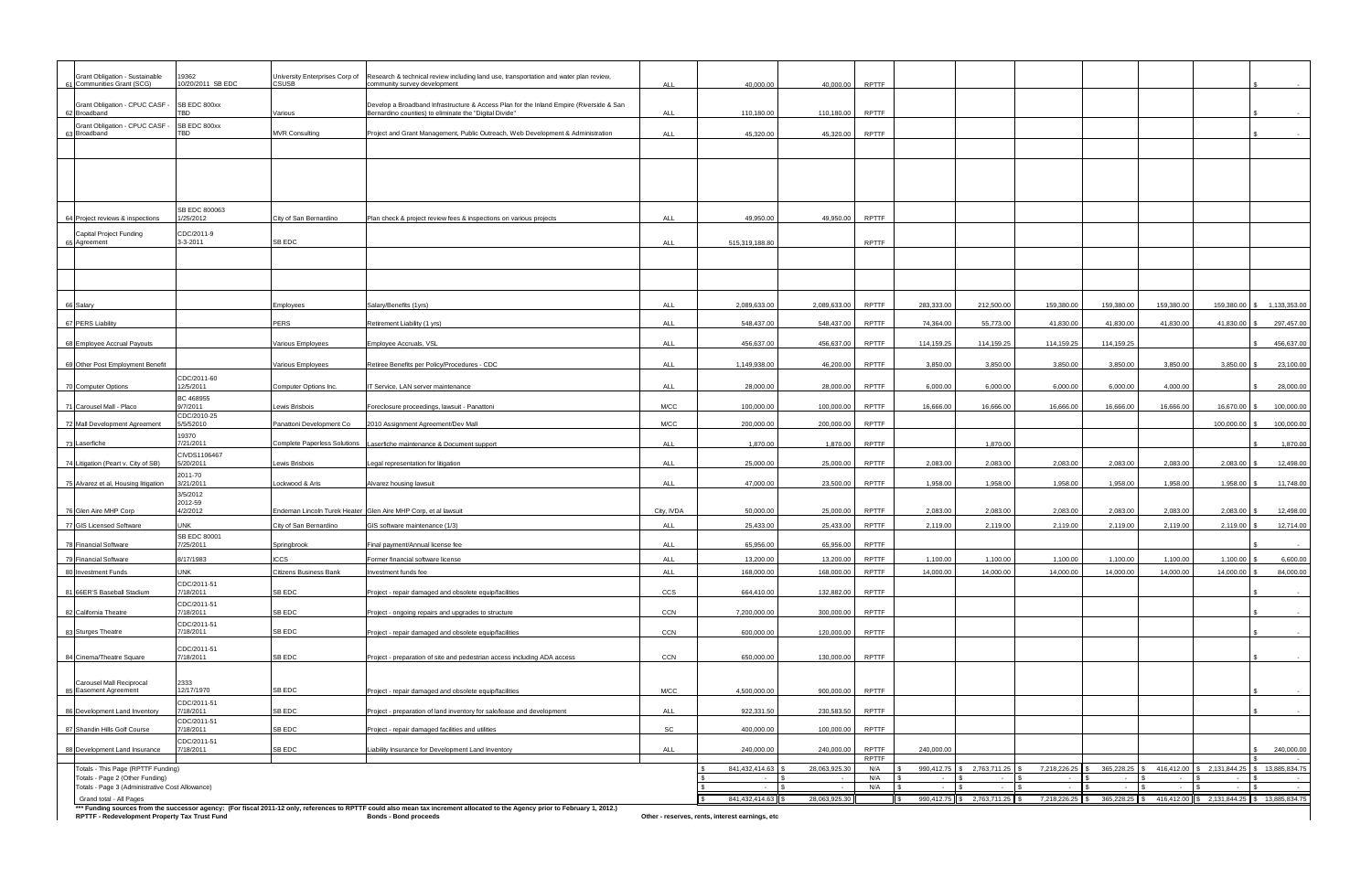**LMIHF - Low and Moderate Income Housing Fund Admin - Successor Agency Administrative Allowance**

#### **Project Areas**

# M/CC Merged Central City Projects (Meadowbrook/Central City)<br>
CCE Central City East<br>
CCS Central City South<br>
SV South Valle<br>
CCN Central City North<br>
SV South Valle<br>
CCN Central City North<br>
MIV Mt Vernon Corridor<br>
TRI Tri-C

- 
- 
- 
- 
- 
- 
- 
- 
- 

**FINAL 5-25-2012**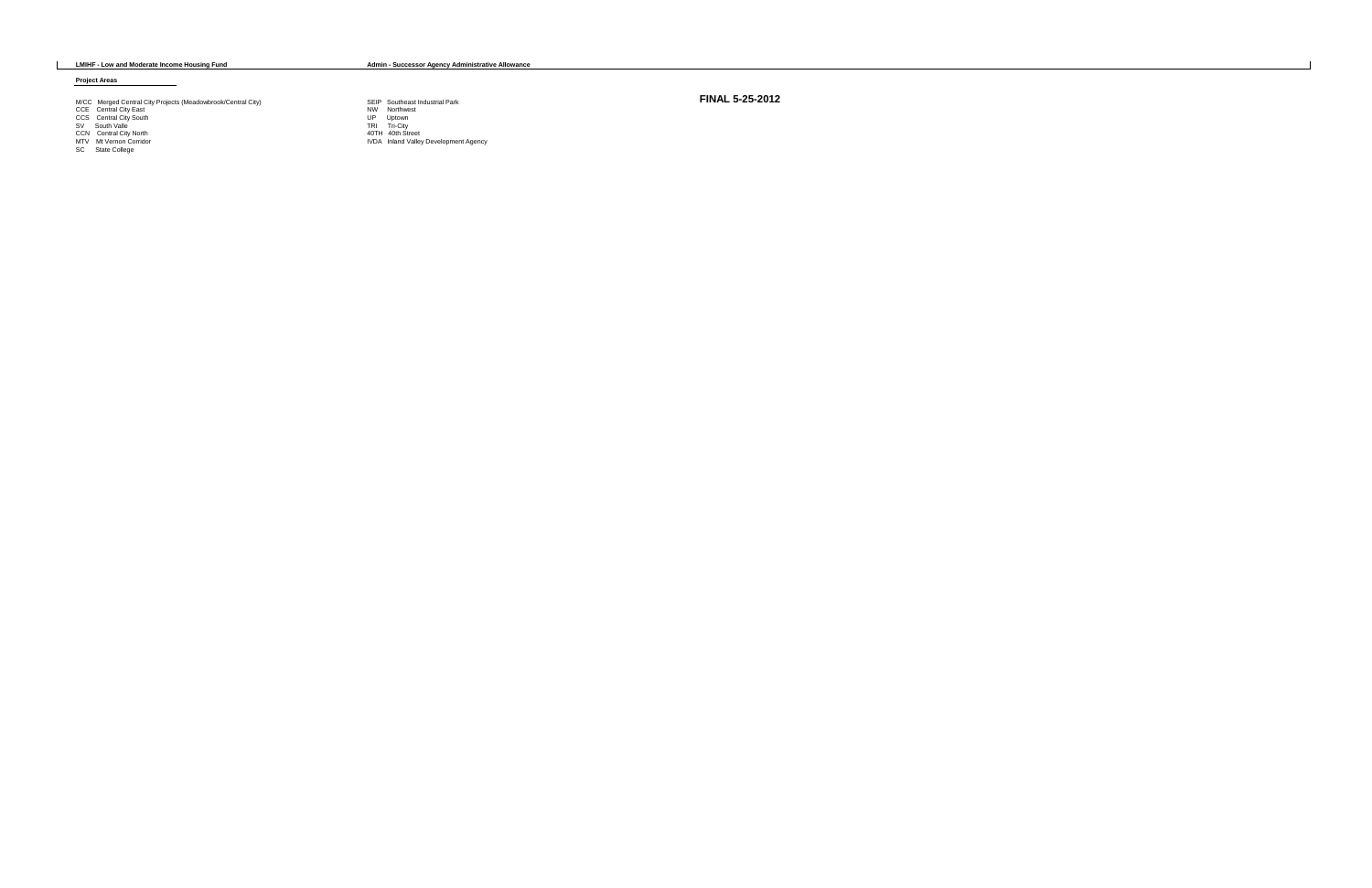## **DRAFT RECOGNIZED OBLIGATION PAYMENT SCHEDULE Per AB 26 - Section 34177 (\*)**

| Contract/Agreement                              |                                                                                                                                                                                                                                                                                                                                                         |                                                                                                                                                                                                         | Project<br>Area/Agency<br>Code-Account                                                                                                                                                                                                                                                                                                                                                                                    | <b>Total Due During Fiscal</b>                                                                                                              |                                                                                                                                                              |                                                                                                          |                                                                                                                                                                                                                                                                                                                                                                                                                                               |                                                            |                                   |                                   |                                                                                                                |                                                                |                                                 |
|-------------------------------------------------|---------------------------------------------------------------------------------------------------------------------------------------------------------------------------------------------------------------------------------------------------------------------------------------------------------------------------------------------------------|---------------------------------------------------------------------------------------------------------------------------------------------------------------------------------------------------------|---------------------------------------------------------------------------------------------------------------------------------------------------------------------------------------------------------------------------------------------------------------------------------------------------------------------------------------------------------------------------------------------------------------------------|---------------------------------------------------------------------------------------------------------------------------------------------|--------------------------------------------------------------------------------------------------------------------------------------------------------------|----------------------------------------------------------------------------------------------------------|-----------------------------------------------------------------------------------------------------------------------------------------------------------------------------------------------------------------------------------------------------------------------------------------------------------------------------------------------------------------------------------------------------------------------------------------------|------------------------------------------------------------|-----------------------------------|-----------------------------------|----------------------------------------------------------------------------------------------------------------|----------------------------------------------------------------|-------------------------------------------------|
| <b>Execution Date</b>                           | Payee                                                                                                                                                                                                                                                                                                                                                   | Description                                                                                                                                                                                             | <b>RG01)</b>                                                                                                                                                                                                                                                                                                                                                                                                              | <b>Total Outstanding Debt or</b><br>Obligation                                                                                              | Year<br>2012-2013**                                                                                                                                          | Funding Source ***                                                                                       | Jul 2012                                                                                                                                                                                                                                                                                                                                                                                                                                      | Aug 2012                                                   | Sep 2012                          | Oct 2012                          | Nov 2012                                                                                                       | Dec 2012                                                       | Total                                           |
|                                                 |                                                                                                                                                                                                                                                                                                                                                         |                                                                                                                                                                                                         |                                                                                                                                                                                                                                                                                                                                                                                                                           |                                                                                                                                             |                                                                                                                                                              |                                                                                                          |                                                                                                                                                                                                                                                                                                                                                                                                                                               |                                                            |                                   |                                   |                                                                                                                |                                                                |                                                 |
| 2006-85, CDC/2006-8, J-<br>52 3/20/2006         | US Bank                                                                                                                                                                                                                                                                                                                                                 | Downtown 5th & G area - Bonds for low/mod<br>ncome housing projects. Maturity 5/2027                                                                                                                    | <b>CCN</b>                                                                                                                                                                                                                                                                                                                                                                                                                | 31,609,946.25                                                                                                                               | 2,693,991.26                                                                                                                                                 | <b>LMIFH</b>                                                                                             |                                                                                                                                                                                                                                                                                                                                                                                                                                               |                                                            | 651,995.63                        |                                   |                                                                                                                |                                                                | 651,995.63                                      |
| CDC/2011-50                                     |                                                                                                                                                                                                                                                                                                                                                         |                                                                                                                                                                                                         |                                                                                                                                                                                                                                                                                                                                                                                                                           |                                                                                                                                             |                                                                                                                                                              |                                                                                                          |                                                                                                                                                                                                                                                                                                                                                                                                                                               |                                                            |                                   |                                   |                                                                                                                |                                                                | 200,000.00<br>$\mathbb{S}$                      |
| SB EDC 800xx                                    |                                                                                                                                                                                                                                                                                                                                                         | Construction Implementation - Mt Vernon Ave (5th                                                                                                                                                        | <b>MTV</b>                                                                                                                                                                                                                                                                                                                                                                                                                |                                                                                                                                             |                                                                                                                                                              |                                                                                                          |                                                                                                                                                                                                                                                                                                                                                                                                                                               |                                                            |                                   |                                   |                                                                                                                |                                                                | \$ 1,170,000.00                                 |
| CDC/2011-23                                     |                                                                                                                                                                                                                                                                                                                                                         |                                                                                                                                                                                                         |                                                                                                                                                                                                                                                                                                                                                                                                                           |                                                                                                                                             |                                                                                                                                                              |                                                                                                          |                                                                                                                                                                                                                                                                                                                                                                                                                                               |                                                            |                                   |                                   |                                                                                                                |                                                                |                                                 |
| SB EDC 80014                                    |                                                                                                                                                                                                                                                                                                                                                         |                                                                                                                                                                                                         |                                                                                                                                                                                                                                                                                                                                                                                                                           |                                                                                                                                             |                                                                                                                                                              |                                                                                                          |                                                                                                                                                                                                                                                                                                                                                                                                                                               |                                                            |                                   |                                   |                                                                                                                |                                                                | 1,500.00<br>\$                                  |
| ARCO NW Corner 5th & Mt Vernon 9/9/2011         |                                                                                                                                                                                                                                                                                                                                                         | Design - signal & street Improvements at NW                                                                                                                                                             |                                                                                                                                                                                                                                                                                                                                                                                                                           |                                                                                                                                             |                                                                                                                                                              | <b>Bond Proceeds</b>                                                                                     |                                                                                                                                                                                                                                                                                                                                                                                                                                               |                                                            |                                   |                                   |                                                                                                                |                                                                | 15,739.46                                       |
| CDC/2011-32                                     |                                                                                                                                                                                                                                                                                                                                                         |                                                                                                                                                                                                         |                                                                                                                                                                                                                                                                                                                                                                                                                           |                                                                                                                                             |                                                                                                                                                              |                                                                                                          |                                                                                                                                                                                                                                                                                                                                                                                                                                               |                                                            |                                   |                                   |                                                                                                                |                                                                | 8,000.00                                        |
| CDC/2011-33                                     |                                                                                                                                                                                                                                                                                                                                                         |                                                                                                                                                                                                         |                                                                                                                                                                                                                                                                                                                                                                                                                           |                                                                                                                                             |                                                                                                                                                              |                                                                                                          |                                                                                                                                                                                                                                                                                                                                                                                                                                               |                                                            |                                   |                                   |                                                                                                                |                                                                |                                                 |
|                                                 | Transtech                                                                                                                                                                                                                                                                                                                                               |                                                                                                                                                                                                         |                                                                                                                                                                                                                                                                                                                                                                                                                           |                                                                                                                                             |                                                                                                                                                              | <b>Bond Proceeds</b>                                                                                     |                                                                                                                                                                                                                                                                                                                                                                                                                                               |                                                            |                                   |                                   |                                                                                                                |                                                                | 8,000.00<br>\$                                  |
| <b>TBD</b>                                      | SB EDC                                                                                                                                                                                                                                                                                                                                                  | Construction Implementation                                                                                                                                                                             | <b>NW</b>                                                                                                                                                                                                                                                                                                                                                                                                                 | 2,700,000.00                                                                                                                                |                                                                                                                                                              | <b>Bond Proceeds</b>                                                                                     |                                                                                                                                                                                                                                                                                                                                                                                                                                               |                                                            |                                   | 2,700,000.00                      |                                                                                                                |                                                                | \$2,700,000.00                                  |
| <b>TBD</b>                                      | SB EDC                                                                                                                                                                                                                                                                                                                                                  | Park Improvements                                                                                                                                                                                       | <b>NW</b>                                                                                                                                                                                                                                                                                                                                                                                                                 | 950,000.00                                                                                                                                  |                                                                                                                                                              | <b>Bond Proceeds</b>                                                                                     |                                                                                                                                                                                                                                                                                                                                                                                                                                               |                                                            |                                   | 950,000.00                        |                                                                                                                |                                                                | 950,000.00<br>\$                                |
| State Agreement for Courthouse for SB EDC 800xx |                                                                                                                                                                                                                                                                                                                                                         | Offsite improvements- construction and                                                                                                                                                                  |                                                                                                                                                                                                                                                                                                                                                                                                                           |                                                                                                                                             |                                                                                                                                                              |                                                                                                          |                                                                                                                                                                                                                                                                                                                                                                                                                                               |                                                            |                                   |                                   |                                                                                                                |                                                                |                                                 |
| TBD                                             | SB EDC                                                                                                                                                                                                                                                                                                                                                  | engineering                                                                                                                                                                                             | CCE                                                                                                                                                                                                                                                                                                                                                                                                                       | 2,500,000.0                                                                                                                                 | 2,500,000.00                                                                                                                                                 |                                                                                                          |                                                                                                                                                                                                                                                                                                                                                                                                                                               | 625,000.00                                                 | 625,000.00                        | 625,000.00                        | 625,000.00                                                                                                     |                                                                | \$2.500.000.00                                  |
| CDC/2010-70                                     |                                                                                                                                                                                                                                                                                                                                                         |                                                                                                                                                                                                         |                                                                                                                                                                                                                                                                                                                                                                                                                           |                                                                                                                                             |                                                                                                                                                              |                                                                                                          |                                                                                                                                                                                                                                                                                                                                                                                                                                               |                                                            |                                   |                                   |                                                                                                                |                                                                | 390,000.00                                      |
| SB EDC 800xx                                    |                                                                                                                                                                                                                                                                                                                                                         |                                                                                                                                                                                                         |                                                                                                                                                                                                                                                                                                                                                                                                                           |                                                                                                                                             |                                                                                                                                                              |                                                                                                          |                                                                                                                                                                                                                                                                                                                                                                                                                                               |                                                            |                                   |                                   |                                                                                                                |                                                                |                                                 |
|                                                 |                                                                                                                                                                                                                                                                                                                                                         |                                                                                                                                                                                                         |                                                                                                                                                                                                                                                                                                                                                                                                                           |                                                                                                                                             |                                                                                                                                                              |                                                                                                          |                                                                                                                                                                                                                                                                                                                                                                                                                                               |                                                            |                                   |                                   |                                                                                                                |                                                                | 416,666.67 \$ 1,250,000.00                      |
| 12/8/2011                                       | <b>AECOM</b>                                                                                                                                                                                                                                                                                                                                            | Engineering - Intersection Bulb-outs                                                                                                                                                                    | M/CC & CCN                                                                                                                                                                                                                                                                                                                                                                                                                | 4.000.00                                                                                                                                    | 4,000.00                                                                                                                                                     | <b>Bond Proceeds</b>                                                                                     | 2.000.00                                                                                                                                                                                                                                                                                                                                                                                                                                      | 2.000.00                                                   |                                   |                                   |                                                                                                                |                                                                | 4,000.00                                        |
| 11/30/2011                                      | KOA, Inc.                                                                                                                                                                                                                                                                                                                                               | <b>Traffic Study</b>                                                                                                                                                                                    | M/CC & CCN                                                                                                                                                                                                                                                                                                                                                                                                                | 3,125.00                                                                                                                                    | 3,125.00                                                                                                                                                     | <b>Bond Proceeds</b>                                                                                     | 3,125.00                                                                                                                                                                                                                                                                                                                                                                                                                                      |                                                            |                                   |                                   |                                                                                                                |                                                                | 3,125.00                                        |
| 1/26/2012                                       | Vanir Construction<br>Management, Inc.                                                                                                                                                                                                                                                                                                                  | Construction management services for Theatre<br>Square                                                                                                                                                  | CCN                                                                                                                                                                                                                                                                                                                                                                                                                       | 8,000.00                                                                                                                                    | 8,000.00                                                                                                                                                     | <b>Bond Proceeds</b>                                                                                     |                                                                                                                                                                                                                                                                                                                                                                                                                                               |                                                            |                                   | 8.000.00                          |                                                                                                                |                                                                | 8,000.00                                        |
| SB EDC 80030                                    |                                                                                                                                                                                                                                                                                                                                                         |                                                                                                                                                                                                         |                                                                                                                                                                                                                                                                                                                                                                                                                           |                                                                                                                                             |                                                                                                                                                              |                                                                                                          |                                                                                                                                                                                                                                                                                                                                                                                                                                               |                                                            |                                   |                                   |                                                                                                                |                                                                |                                                 |
|                                                 |                                                                                                                                                                                                                                                                                                                                                         |                                                                                                                                                                                                         |                                                                                                                                                                                                                                                                                                                                                                                                                           |                                                                                                                                             |                                                                                                                                                              |                                                                                                          |                                                                                                                                                                                                                                                                                                                                                                                                                                               |                                                            |                                   |                                   |                                                                                                                |                                                                | 8,000.00                                        |
| 1/26/2012                                       | Ludwig Engineering Inc.                                                                                                                                                                                                                                                                                                                                 | Engineering design for infrastructure                                                                                                                                                                   | <b>CCN</b>                                                                                                                                                                                                                                                                                                                                                                                                                | 15,000.00                                                                                                                                   | 15,000.00                                                                                                                                                    | <b>Bond Proceeds</b>                                                                                     | 15,000.00                                                                                                                                                                                                                                                                                                                                                                                                                                     |                                                            |                                   |                                   |                                                                                                                |                                                                | 15,000.00<br>\$                                 |
| 10/20/2011                                      |                                                                                                                                                                                                                                                                                                                                                         |                                                                                                                                                                                                         |                                                                                                                                                                                                                                                                                                                                                                                                                           |                                                                                                                                             |                                                                                                                                                              |                                                                                                          |                                                                                                                                                                                                                                                                                                                                                                                                                                               |                                                            |                                   |                                   |                                                                                                                |                                                                |                                                 |
| 1/26/2012                                       |                                                                                                                                                                                                                                                                                                                                                         |                                                                                                                                                                                                         |                                                                                                                                                                                                                                                                                                                                                                                                                           |                                                                                                                                             |                                                                                                                                                              |                                                                                                          |                                                                                                                                                                                                                                                                                                                                                                                                                                               |                                                            |                                   |                                   |                                                                                                                |                                                                |                                                 |
| Amend No. 2<br>4/5/2012                         | Los Angeles Engineering                                                                                                                                                                                                                                                                                                                                 | Construction                                                                                                                                                                                            | <b>CCN</b>                                                                                                                                                                                                                                                                                                                                                                                                                | 400.000.00                                                                                                                                  |                                                                                                                                                              | <b>Bond Proceeds</b>                                                                                     | 400.000.00                                                                                                                                                                                                                                                                                                                                                                                                                                    |                                                            |                                   |                                   |                                                                                                                |                                                                | 400,000.00                                      |
| SB EDC 80073                                    |                                                                                                                                                                                                                                                                                                                                                         |                                                                                                                                                                                                         |                                                                                                                                                                                                                                                                                                                                                                                                                           |                                                                                                                                             |                                                                                                                                                              |                                                                                                          |                                                                                                                                                                                                                                                                                                                                                                                                                                               |                                                            |                                   |                                   |                                                                                                                |                                                                | \$                                              |
|                                                 |                                                                                                                                                                                                                                                                                                                                                         |                                                                                                                                                                                                         |                                                                                                                                                                                                                                                                                                                                                                                                                           |                                                                                                                                             |                                                                                                                                                              |                                                                                                          |                                                                                                                                                                                                                                                                                                                                                                                                                                               |                                                            |                                   |                                   |                                                                                                                |                                                                | 17,521.25                                       |
| 10/12/2011                                      | <b>Bradco Environmental</b>                                                                                                                                                                                                                                                                                                                             | Palm tree removal and recycle                                                                                                                                                                           | <b>CCN</b>                                                                                                                                                                                                                                                                                                                                                                                                                | 7,029.75                                                                                                                                    | 7,029.75                                                                                                                                                     | <b>Bond Proceeds</b>                                                                                     | 7,029.75                                                                                                                                                                                                                                                                                                                                                                                                                                      |                                                            |                                   |                                   |                                                                                                                |                                                                | 7,029.75                                        |
|                                                 | Various                                                                                                                                                                                                                                                                                                                                                 | Code Enforcement Disaster Relocation                                                                                                                                                                    | ALL                                                                                                                                                                                                                                                                                                                                                                                                                       | 62,500.00                                                                                                                                   | 62,500.00                                                                                                                                                    | LMIHF                                                                                                    | 5,208.00                                                                                                                                                                                                                                                                                                                                                                                                                                      | 5,208.00                                                   | 5,208.00                          | 5,208.00                          | 5,208.00                                                                                                       |                                                                | 31,248.00                                       |
| SB EDC 80xxx                                    |                                                                                                                                                                                                                                                                                                                                                         |                                                                                                                                                                                                         |                                                                                                                                                                                                                                                                                                                                                                                                                           |                                                                                                                                             |                                                                                                                                                              |                                                                                                          |                                                                                                                                                                                                                                                                                                                                                                                                                                               |                                                            |                                   |                                   |                                                                                                                |                                                                |                                                 |
|                                                 |                                                                                                                                                                                                                                                                                                                                                         |                                                                                                                                                                                                         |                                                                                                                                                                                                                                                                                                                                                                                                                           |                                                                                                                                             |                                                                                                                                                              |                                                                                                          |                                                                                                                                                                                                                                                                                                                                                                                                                                               |                                                            |                                   |                                   |                                                                                                                |                                                                | 100,000.00<br>S.                                |
| est 11/8/2012                                   | TBD                                                                                                                                                                                                                                                                                                                                                     | Regal Theatre - Reader Board Construction                                                                                                                                                               | CCN                                                                                                                                                                                                                                                                                                                                                                                                                       | 800,000.00                                                                                                                                  |                                                                                                                                                              |                                                                                                          |                                                                                                                                                                                                                                                                                                                                                                                                                                               |                                                            |                                   | 100,000.00                        | 200,000.00                                                                                                     |                                                                | 800,000.00                                      |
| SB EDC 80049                                    | Vanir Construction                                                                                                                                                                                                                                                                                                                                      | Construction coordination/inspection of payment                                                                                                                                                         |                                                                                                                                                                                                                                                                                                                                                                                                                           |                                                                                                                                             |                                                                                                                                                              |                                                                                                          |                                                                                                                                                                                                                                                                                                                                                                                                                                               |                                                            |                                   |                                   |                                                                                                                |                                                                |                                                 |
| 12/5/2011                                       | Management, Inc.                                                                                                                                                                                                                                                                                                                                        | requests with Regal                                                                                                                                                                                     |                                                                                                                                                                                                                                                                                                                                                                                                                           | 25,000.00                                                                                                                                   |                                                                                                                                                              |                                                                                                          | 25,000.00                                                                                                                                                                                                                                                                                                                                                                                                                                     |                                                            |                                   |                                   |                                                                                                                |                                                                | 25,000.00<br>\$                                 |
| SB EDC 80102                                    |                                                                                                                                                                                                                                                                                                                                                         |                                                                                                                                                                                                         |                                                                                                                                                                                                                                                                                                                                                                                                                           |                                                                                                                                             |                                                                                                                                                              |                                                                                                          |                                                                                                                                                                                                                                                                                                                                                                                                                                               |                                                            |                                   |                                   |                                                                                                                |                                                                | 1,000.00                                        |
|                                                 |                                                                                                                                                                                                                                                                                                                                                         |                                                                                                                                                                                                         |                                                                                                                                                                                                                                                                                                                                                                                                                           |                                                                                                                                             |                                                                                                                                                              |                                                                                                          |                                                                                                                                                                                                                                                                                                                                                                                                                                               |                                                            |                                   |                                   |                                                                                                                |                                                                |                                                 |
| 4/5/2012                                        | Alison Mechanical                                                                                                                                                                                                                                                                                                                                       | Construction contingency                                                                                                                                                                                | CCN                                                                                                                                                                                                                                                                                                                                                                                                                       | 36,000.00                                                                                                                                   |                                                                                                                                                              |                                                                                                          | 18,000.00                                                                                                                                                                                                                                                                                                                                                                                                                                     | 18,000.00                                                  |                                   |                                   |                                                                                                                |                                                                | \$<br>36,000.00                                 |
|                                                 | 7/18/2011<br>TBD<br>5/2/2011<br>Amend No. 1<br>6/20/2011<br>5/20/2011<br>SB EDC 800xx<br>SB EDC 800xx<br>12/20/2010<br>TBD<br><b>SB EDC 80047</b><br><b>SB EDC 80042</b><br><b>SB EDC 80072</b><br>10/18/2011<br>SB EDC 80070<br>SB EDC 80023<br>Amend No. 1<br>1/24/2012<br>SB EDC 80015<br>est 7/19/2012<br>SB EDC 80xxx<br>4/10/2012<br>SB EDC 80101 | In-N-Out Burgers<br>SB EDC<br>AECOM<br>Krueper Engineering<br>Ludwig Engineering Inc.<br><b>Watson Properties</b><br>SB EDC<br>Ludwig Engineering Inc.<br><b>BB</b> Architects<br>TBD<br>Randall Jacobs | Soil Remediation Escrow Account<br>9th Streets)<br>Design for landscape and lighting<br>Corner of 5th Street & Nt Vernon Ave<br>Engineering/Construction management<br>Engineering/Construction management<br>OPA - Housing/retail project<br>Construction Implementation<br>Preparation of Condo & Final Map<br>Architectural services<br>Regal Theatre - Reader Board Design<br>Installation of locks at Theatre Aquare | Code(RR01<br><b>CCN</b><br><b>CCN</b><br><b>MTV</b><br><b>NW</b><br><b>NW</b><br>SC<br>M/CC & CCN<br><b>CCN</b><br>CCN<br>CCN<br>CCN<br>CCN | 200,000.00<br>1,170,000.00<br>1,500.00<br>15.649.46<br>8,000.00<br>8,000.00<br>780.000.00<br>2.500.000.00<br>8.000.00<br>17,521.25<br>100,000.00<br>1,000.00 | 200,000.00<br>1,170,000.00<br>1,500.00<br>15.649.46<br>8,000.00<br>1,250,000.00<br>8,000.00<br>17,521.25 | Sale Proceeds<br><b>Bond Proceeds</b><br><b>Bond Proceeds</b><br><b>Bond Proceeds</b><br>8,000.00<br>2,700,000.00<br>950,000.00<br><b>CMB Bond Proceeds</b><br>780,000,00 CMB Bond Proceeds<br><b>Bond Proceeds</b><br><b>Bond Proceeds</b><br>400.000.00<br><b>Bond Proceeds</b><br>100,000.00 CMB Bond Proceeds<br>800,000.00 CMB Bond Proceeds<br>25,000.00 CMB Bond Proceeds<br>1,000.00 CMB Bond Proceeds<br>36,000.00 CMB Bond Proceeds | 200,000.00<br>1,500.00<br>5,216.00<br>5,840.42<br>1,000.00 | 5,126.00<br>5,840.41<br>33,333.00 | 5,397.46<br>5,840.42<br>33,333.00 | Payments by month<br>1,170,000.00<br>8,000.00<br>8,000.00<br>130.000.00<br>416.666.66<br>8.000.00<br>33,334.00 | Payable from Other Revenue Sources<br>130.000.00<br>416.666.67 | 130,000.00 \$<br>$5,208.00$ \$<br>500,000.00 \$ |

**FINAL 5-25-2012**

Project Area(s) RDA Project Area All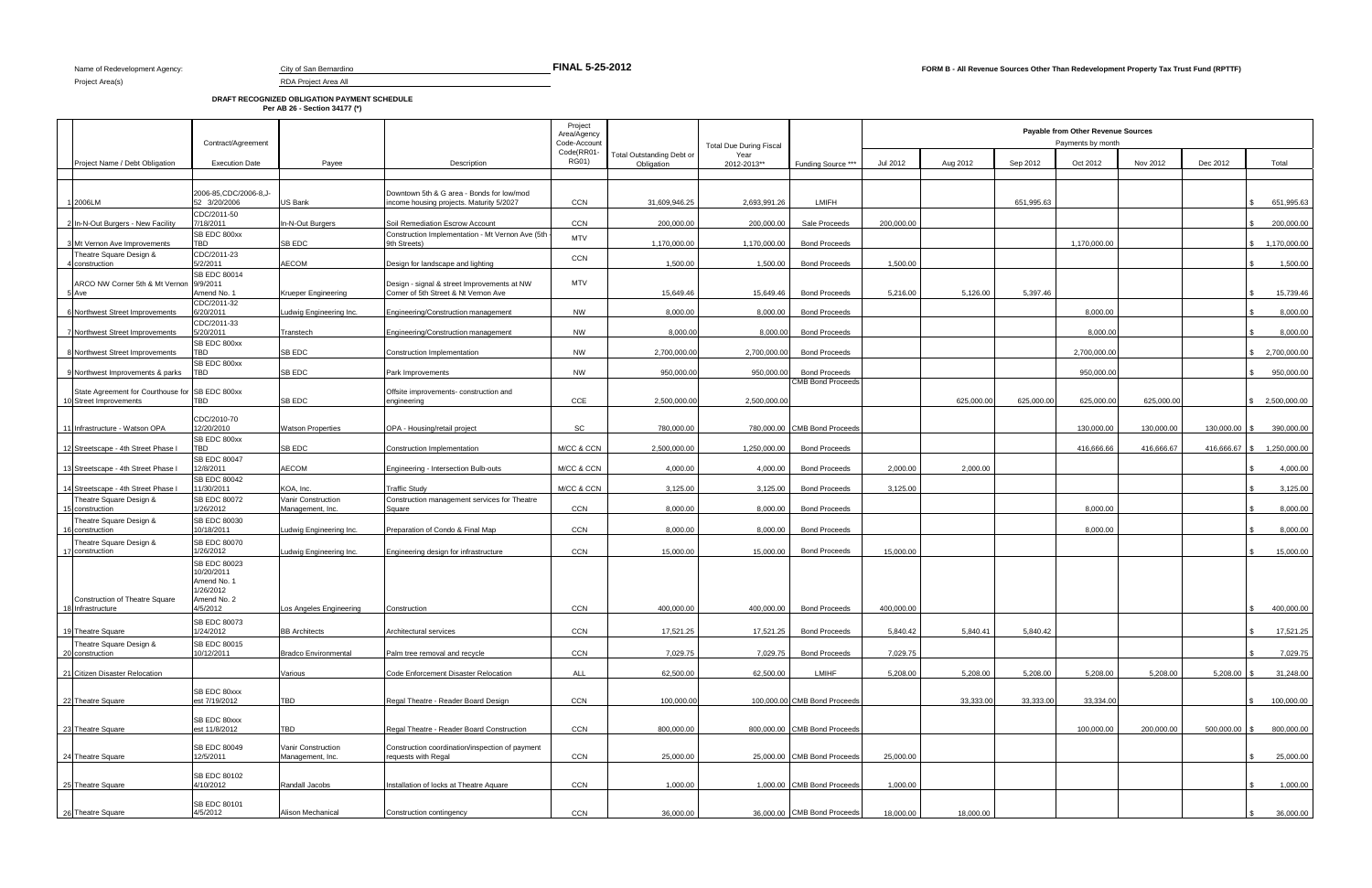| 27 Theatre Square                                                    | SB EDC 80xxx<br>est. 5/10/2012  | Ludwig Engineering Inc.                                                                                                            | Amendment No. 2 - Infrastructure Engineering                        | CCN         | 25,000.00    |              | 25,000.00 CMB Bond Proceeds  | 12,500.00  | 12,500.00  |            |            |            | ∣ \$            | 25,000.00  |
|----------------------------------------------------------------------|---------------------------------|------------------------------------------------------------------------------------------------------------------------------------|---------------------------------------------------------------------|-------------|--------------|--------------|------------------------------|------------|------------|------------|------------|------------|-----------------|------------|
|                                                                      | SB EDC 80xxx                    |                                                                                                                                    |                                                                     |             |              |              |                              |            |            |            |            |            |                 |            |
| 28 Theatre Square                                                    | est.5/18/2012                   | TBD                                                                                                                                | Theatre Square Security Plan - Design                               | CCN         | 45,000.00    |              | 45,000.00 CMB Bond Proceeds  | 15,000.00  | 15,000.00  | 15,000.00  |            |            | ∣ \$            | 45,000.00  |
| 29 Theatre Square                                                    | SB EDC 80xxx<br>est. 7/5/2012   | TBD                                                                                                                                | Theatre Square Security Plan - Implementation                       | CCN         | 250,000.00   | 250,000.00   | 833.00                       | 20,833.00  | 20,833.00  | 20,833.00  | 20,833.00  | 20,833.00  | 20,833.00 \$    | 124,998.00 |
| 30 Theatre Square                                                    | SB EDC 80xxx<br>est. 5/18/2012  | TBD                                                                                                                                | Theatre Square - Paint trellises/CA Theatre wall                    | CCN         | 15,000.00    |              | 15,000.00 CMB Bond Proceeds  | 7,500.00   | 7,500.00   |            |            |            | ∣ \$            | 15,000.00  |
| 31 Theatre Square                                                    | SB EDC 80xxx<br>est. 4/30/2012  | National Construction &<br>Maintenance                                                                                             | Installation of rollup door in Cinema auditorium                    | CCN         | 35,000.00    |              | 35,000.00 CMB Bond Proceeds  | 35,000.00  |            |            |            |            | . ድ             | 35,000.00  |
| 32 Theatre Square                                                    | SB EDC 80xxx<br>est. 4/30/2012  | TBD                                                                                                                                | Design - Windows in front of auditorium                             | CCN         | 15,000.00    |              | 15,000.00 CMB Bond Proceeds  | 15,000.00  |            |            |            |            | l \$            | 15,000.00  |
| 33 Theatre Square                                                    | SB EDC 80xxx<br>est. 6/7/2012   | TBD                                                                                                                                | Construction/Construction Mngt - Windows in front<br>of auditorium  | CCN         | 135,000.00   |              | 135,000.00 CMB Bond Proceeds | 67,500.00  | 67,500.00  |            |            |            |                 | 135,000.00 |
| 34 Theatre Square                                                    | SB EDC 80xxx<br>est. 10/15/2012 | <b>TBD</b>                                                                                                                         | Theatre Square parking: Clatrans parking structure<br>Light Survey  | CCN         | 20,000.00    |              | 20,000.00 CMB Bond Proceeds  | 20,000.00  |            |            |            |            |                 | 20,000.00  |
| 35 Theatre Square                                                    | SB EDC 80xxx<br>est. 10/15/2012 | TBD                                                                                                                                | Theatre Square parking: Caltrans parking structure<br>Card Reader   | CCN         | 15,000.00    |              | 15,000.00 CMB Bond Proceeds  |            | 15,000.00  |            |            |            | ∣\$.            | 15,000.00  |
| 36 Theatre Square                                                    | SB EDC 80xxx<br>est.10/15/2012  | TBD                                                                                                                                | Theatre Square parking: Caltrans parking structure<br>Construction  | CCN         | 55,000.00    |              | 55,000.00 CMB Bond Proceeds  |            |            | 18,333.00  | 18,333.00  | 18,334.00  |                 | 55,000.00  |
| 37 Theatre Square                                                    | SB EDC 80xxx<br>est. 10/15/2012 | TBD                                                                                                                                | Theatre Square parking: Caltrans parking structure<br>Video Cameras | CCN         | 100,000.00   |              | 100,000.00 CMB Bond Proceeds |            |            |            | 50,000.00  | 50,000.00  | ∣ \$            | 100,000.00 |
|                                                                      |                                 |                                                                                                                                    |                                                                     |             |              |              |                              |            |            |            |            |            |                 |            |
| 38 Auto Plaza Loan - Reader Board                                    | CDC/2010-28<br>5/17/2010        | <b>Citizens Business Bank</b>                                                                                                      | \$850k Certificate of Deposit w/Citizend Business<br>Bank           | SEIP        | 850,000.00   | 850,000.00   | Investments                  | 850,000.00 |            |            |            |            |                 | 850,000.00 |
| 39 MECH                                                              | CDC/2009-36<br>7/20/2009        | <b>MECH</b>                                                                                                                        | Developer Agreement - 19th & Sunrise                                | <b>IVDA</b> | 1,200,000.00 | 800,000.00   | <b>LMIHF</b>                 | 66,667.00  | 66,677.00  | 66,677.00  | 66,677.00  | 66,677.00  | 66,677.00 \$    | 400,052.00 |
| 40 Affordable Housing Solutions                                      | CDC/2009-58<br>9/21/2009        | AHS                                                                                                                                | RDA sub-recipient agmt w/AHS                                        | ALL         | 1,200,000.00 | 800,000.00   | LMIHF                        | 66,667.00  | 66,667.00  | 66,667.00  | 66,667.00  | 66,667.00  | 66,667.00 \$    | 400,002.00 |
| 41 Shober Consulting                                                 | CDC/2009-63A<br>11/16/2009      | <b>Shober Consulting</b>                                                                                                           | Relocation consultant - 18th & Sunrise                              | <b>IVDA</b> | 103,350.00   | 103,350.00   | LMIHF                        | 8,612.00   | 8,612.00   | 8,612.00   | 8,612.00   | 8,612.00   | $8,612.00$ \$   | 51,672.00  |
| 42 Del Richardson & Associates                                       | CDC/2009-64<br>11/16/2009       | <b>DRA</b>                                                                                                                         | Acq Consultant - 19th & Sunrise                                     | <b>IVDA</b> | 32,550.00    | 32,550.00    | LMIHF                        | 2,713.00   | 2,713.00   | 2,713.00   | 2,713.00   | 2,713.00   | $2,713.00$ \$   | 16,278.00  |
| 43 Affordable Housing Solutions                                      | CDC/2009-68<br>12/21/2009       | <b>AHS</b>                                                                                                                         | RDA sub-recipient agmt w/AHS amended                                | ALL         | 600,000.00   | 600,000.00   | <b>LMIHF</b>                 | 50,000.00  | 50,000.00  | 50,000.00  | 50,000.00  | 50,000.00  | $50,000.00$ \\$ | 300,000.00 |
| 44 MECH                                                              | CDC/2009-68<br>12/21/2009       | <b>MECH</b>                                                                                                                        | Amended Agreement - 19th & Sunrise                                  | <b>IVDA</b> | 1,200,000.00 | 800,000.00   | <b>LMIHF</b>                 | 66,667.00  | 66,667.00  | 66,667.00  | 66,667.00  | 66,667.00  | 66,667.00 \$    | 400,002.00 |
| 45 RSG                                                               | CDC/2010-1<br>1/4/2010          | <b>RSG</b>                                                                                                                         | Housing Ioan & covenant monitoring services                         | <b>ALL</b>  | 65,000.00    | 32,500.00    | LMIHF                        | 2,708.00   | 2,708.00   | 2,708.00   | 2,708.00   | 2,708.00   | $2,708.00$ \$   | 16,248.00  |
| Neighborhood Housing Services of CDC/2010-43<br>46 the Inland Empire | 8/2/2010                        | <b>NHSIE</b>                                                                                                                       | Homebuyer Education Program - Agreement                             | <b>ALL</b>  | 60,000.00    | 30,000.00    | LMIHF                        | 2,500.00   | 2,500.00   | 2,500.00   | 2,500.00   | 2,500.00   | $2,500.00$ \$   | 15,000.00  |
| 47 AmeriNational                                                     | CDC/2010-52<br>9/20/2010        | AmeriNational                                                                                                                      | Housing loan portfolio administration & monitoring                  | ALL         | 60,000.00    | 30,000.00    | LMIHF                        | 2,500.00   | 2,500.00   | 2,500.00   | 2,500.00   | 2,500.00   | $2,500.00$ \$   | 15,000.00  |
| 48 Affordable Housing Solutions                                      | CDC/2010-22<br>10/18/2010       | <b>AHS</b>                                                                                                                         | RDA sub-recipient agmt w/AHS amended                                | <b>ALL</b>  | 2,400,000.00 | 2,400,000.00 | LMIHF                        | 100,000.00 | 100,000.00 | 100,000.00 | 100,000.00 | 100,000.00 | 100,000.00 \$   | 600,000.00 |
| 49 Lugo Senior Apartments                                            | CDC/2010-64<br>12/6/2010        | Meta Housing                                                                                                                       | Acq,pre-development,rehab. Loan w/Meta<br>Housing                   | <b>IVDA</b> | 5,200,000.00 | 1,300,000.00 | LMIHF                        | 108,334.00 | 108,334.00 | 108,334.00 | 108,334.00 | 108,334.00 | 108,334.00 \$   | 650,004.00 |
| 50 MECH                                                              | CDC/2010-57<br>11/1/2010        | <b>MECH</b>                                                                                                                        | Amended Agreement - 19th & Sunrise                                  | <b>IVDA</b> | 1,600,000.00 | 1,600,000.00 | LMIHF                        | 133,334.00 | 133,334.00 | 133,334.00 | 133,334.00 | 133,334.00 | 133,334.00      | 800,004.00 |
|                                                                      |                                 |                                                                                                                                    |                                                                     |             |              |              |                              |            |            |            |            |            |                 |            |
|                                                                      |                                 |                                                                                                                                    |                                                                     |             |              |              |                              |            |            |            |            |            |                 |            |
|                                                                      |                                 |                                                                                                                                    |                                                                     |             |              |              |                              |            |            |            |            |            |                 |            |
|                                                                      |                                 | Projects previously fund through the Housing<br><b>Capitalization Agreement - Original Agreement</b><br>fundning was \$375,000,000 |                                                                     |             |              |              |                              |            |            |            |            |            |                 |            |
| 51 Consultant Services                                               | 19299<br>7/8/2011               | Fernando Portillo                                                                                                                  | Professional housing consutlant services                            | ALL         | 100,000.00   | 50,000.00    | LMIHF                        | 4,167.00   | 4,167.00   | 4,167.00   | 4,167.00   | 4,166.00   | $4,166.00$ \$   | 25,000.00  |
| 52 Construction management                                           | 19300<br>7/8/2011               | New Turtle Construction<br>Services                                                                                                | Construction management for housing projects                        | ALL         | 150,000.00   | 75,000.00    | LMIHF                        | 6,250.00   | 6,250.00   | 6,250.00   | 6,250.00   | 6,250.00   | $6,250.00$ \$   | 37,500.00  |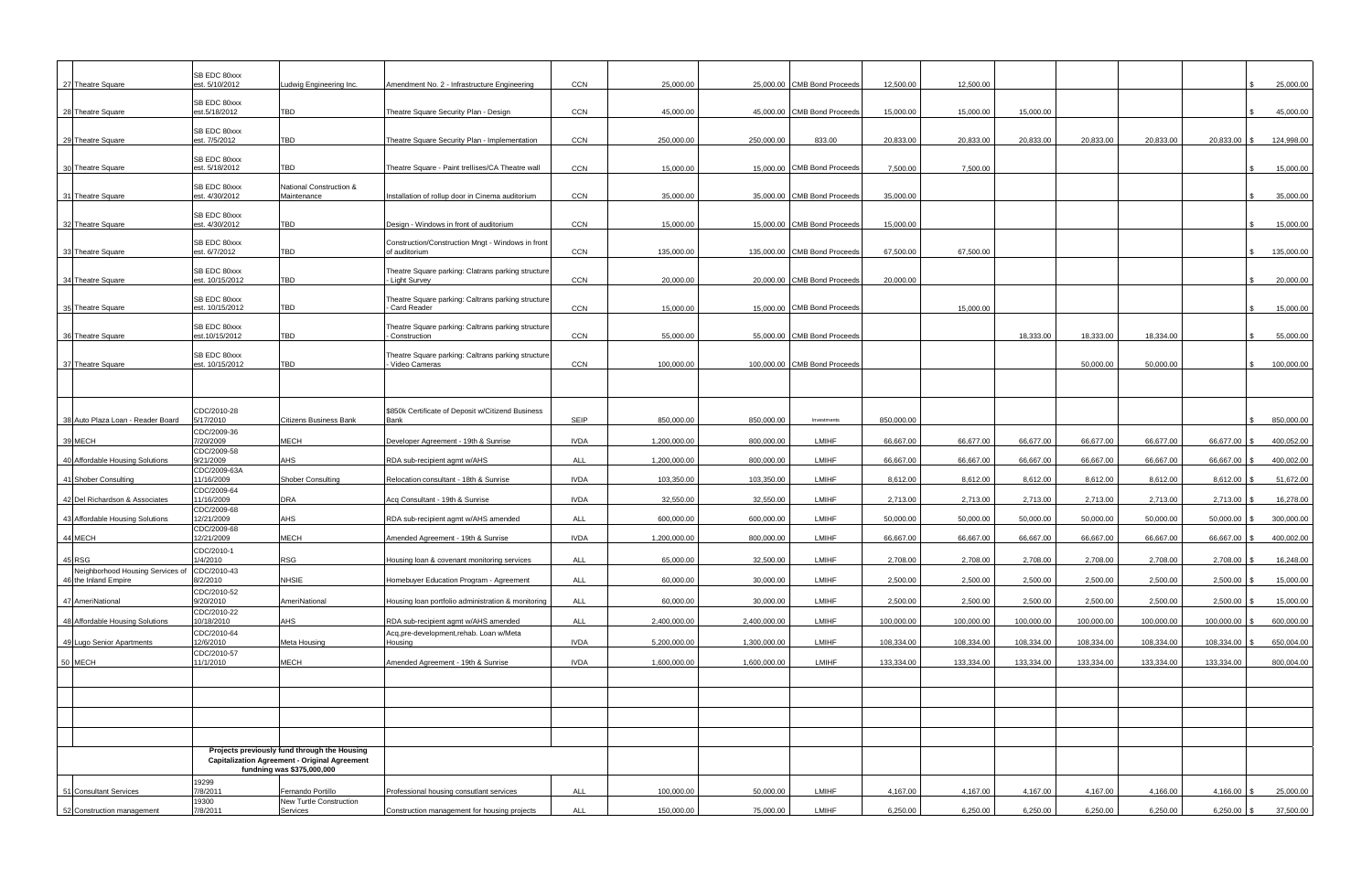| 53 Legal Services                                                                                                                                                              | AHS 50026<br>1/19/2012   | ewis Brisbois Bisgaard Smith                     | Legal services for AHS                                                                                                                                                                                                                                                                                                                                                                           | ALL         | 600.000.00                                      | 300,000.00    | <b>LMIHF</b>      | 25,000.00           | 25,000.00  | 25,000.00  | 25,000.00  | 25,000.00  | 25,000.00       | 150,000.00                                                                                         |
|--------------------------------------------------------------------------------------------------------------------------------------------------------------------------------|--------------------------|--------------------------------------------------|--------------------------------------------------------------------------------------------------------------------------------------------------------------------------------------------------------------------------------------------------------------------------------------------------------------------------------------------------------------------------------------------------|-------------|-------------------------------------------------|---------------|-------------------|---------------------|------------|------------|------------|------------|-----------------|----------------------------------------------------------------------------------------------------|
| 54 657 N F Street - Apartment Rehab                                                                                                                                            | AHS 2010-01<br>6/24/2011 | Time for Change Foundation                       | Rehab of multi-unit appartment to be used as<br>permenant housing for women and children                                                                                                                                                                                                                                                                                                         | CCN         | 60,352.38                                       | 60,352.38     | <b>LMIHF HOME</b> |                     |            |            |            |            | 60,352.38       | 60,352.38                                                                                          |
|                                                                                                                                                                                |                          |                                                  |                                                                                                                                                                                                                                                                                                                                                                                                  |             |                                                 |               |                   |                     |            |            |            |            |                 |                                                                                                    |
| 55 Security Shields                                                                                                                                                            | 8/26/2011                | <b>VPS</b>                                       | Residential security shields                                                                                                                                                                                                                                                                                                                                                                     | ALL         | 29,700.00                                       | 29,700.00     | <b>LMIHF</b>      | 2,225.00            | 2,225.00   | 2,225.00   | 2,225.00   | 2,225.00   | 2,225.00        | 13,350.00                                                                                          |
| 56 Housing Program Eligibility                                                                                                                                                 | AHS 50018<br>9/1/2011    | <b>RSG</b>                                       | Provide eligibility determination services                                                                                                                                                                                                                                                                                                                                                       | ALL         | 50,000.00                                       | 25,000.00     | <b>LMIHF</b>      | 2,083.00            | 2,083.00   | 2,083.00   | 2,083.00   | 2,084.00   | 2,084.00 \$     | 12,500.00                                                                                          |
| 57 Housing Reports                                                                                                                                                             | AHS 50017<br>9/30/2011   | RSG                                              | Prepare of HCD Reports                                                                                                                                                                                                                                                                                                                                                                           | ALL         | 50,000.00                                       | 25,000.00     | <b>LMIHF</b>      | 2,083.00            | 2,083.00   | 2,083.00   | 2,083.00   | 2,084.00   | $2,084.00$ \$   | 12,500.00                                                                                          |
| 58 Consultant Services                                                                                                                                                         | AHS 50011<br>9/21/2011   | Condols Environmental<br>Services                | Provide environmental services for AHS properties                                                                                                                                                                                                                                                                                                                                                | <b>ALL</b>  | 50.000.00                                       | 25,000.00     | LMIHF             | 2.083.00            | 2.083.00   | 2.083.00   | 2.083.00   | 2.084.00   | 2,084.00 \$     | 12,500.00                                                                                          |
|                                                                                                                                                                                | AHS 50016<br>10/3/2011   |                                                  |                                                                                                                                                                                                                                                                                                                                                                                                  | <b>ALL</b>  | 50.000.00                                       | 25,000.00     | LMIHF             | 2,083.00            | 2.083.00   | 2,083.00   | 2,083.00   | 2.084.00   |                 |                                                                                                    |
| 59 Consultant Services                                                                                                                                                         | AHS 50019                | <b>Benefield Appraisal Services</b>              | Provide appraisals for AHS properties                                                                                                                                                                                                                                                                                                                                                            |             |                                                 |               |                   |                     |            |            |            |            | 2,084.00 \$     | 12,500.00                                                                                          |
| 60 Consultant Services                                                                                                                                                         | 9/21/2011                | Barr & Clark, Inc.                               | Provide environmental services for AHS properties                                                                                                                                                                                                                                                                                                                                                | <b>ALL</b>  | 50,000.00                                       | 25,000.00     | <b>LMIHF</b>      | 2,083.00            | 2.083.00   | 2.083.00   | 2,083.00   | 2,084.00   | 2,084.00        | 12,500.00                                                                                          |
| 61 Consultant Services                                                                                                                                                         | 8/19/2011                | Appraisal RE                                     | Provide appraisal services for AHS properties                                                                                                                                                                                                                                                                                                                                                    | ALL         | 50.000.00                                       | 25,000.00     | <b>LMIHF</b>      | 2,083.00            | 2.083.00   | 2,083.00   | 2,083.00   | 2,084.00   | 2,084.00        | 12,500.00                                                                                          |
| 62 Consultant Services                                                                                                                                                         | 10/3/2011                | American West                                    | Provide appraisal services for AHS properties                                                                                                                                                                                                                                                                                                                                                    | <b>ALL</b>  | 50.000.00                                       | 25,000.00     | LMIHF             | 2,083.00            | 2.083.00   | 2.083.00   | 2.083.00   | 2.084.00   | 2,084.00 \$     | 12,500.00                                                                                          |
| 63 Consultant Services                                                                                                                                                         | AHS 50020<br>9/21/2011   | Ambient Environmental, Inc.                      | Provide environmental services for AHS properties                                                                                                                                                                                                                                                                                                                                                | <b>ALL</b>  | 50,000.00                                       | 25,000.00     | <b>LMIHF</b>      | 2,083.00            | 2.083.00   | 2,083.00   | 2,083.00   | 2,084.00   | 2,084.00        | 12,500.00                                                                                          |
|                                                                                                                                                                                | AHS 50015                |                                                  |                                                                                                                                                                                                                                                                                                                                                                                                  |             |                                                 |               |                   |                     |            |            |            |            |                 |                                                                                                    |
| 64 Consultant Services                                                                                                                                                         | 8/15/2011<br>AHS 5002    | Alliance Appraisal<br>Rogers, Anderson, Malody & | Provide appraisal services for AHS properties                                                                                                                                                                                                                                                                                                                                                    | ALL         | 50,000.00                                       | 25,000.00     | LMIHF             | 2,083.00            | 2,083.00   | 2,083.00   | 2.083.00   | 2,084.00   | $2,084.00$ \$   | 12,500.00                                                                                          |
| 65 Audit & Tax Consultant Services                                                                                                                                             | 1/4/2012                 | Scott. LLP                                       | Provide auditing and tax filing services                                                                                                                                                                                                                                                                                                                                                         | ALL         | 18,000.00                                       | 18,000.00     | <b>LMIHF</b>      | 1,500.00            | 1,500.00   | 1,500.00   | 1,500.00   | 1,500.00   | $1,500.00$ \ \$ | 9,000.00                                                                                           |
| 66 Demolition Services                                                                                                                                                         | 4/30/2010                | AON, Inc.                                        | Provide demolition services in the 19th & Sunrise<br>area                                                                                                                                                                                                                                                                                                                                        | <b>IVDA</b> | 194,400.00                                      | 194,400.00    | LMIHF             | 16,166.00           | 16,166.00  | 16,166.00  | 16,166.00  | 16,166.00  | 16,166.00 \$    | 96,996.00                                                                                          |
| 67 Housing Rehab                                                                                                                                                               | 11/30/2010               | CA Housing Foundation                            | Acq/Rehab/Rental of multi-unit apartment at 1405<br>Lugo                                                                                                                                                                                                                                                                                                                                         | <b>IVDA</b> | 255,297.00                                      | 255,297.00    | <b>LMIHF</b>      | 21,274.00           | 21,274.00  | 21,274.00  | 21,274.00  | 21,274.00  | 21,274.00 \$    | 127,644.00                                                                                         |
|                                                                                                                                                                                |                          |                                                  |                                                                                                                                                                                                                                                                                                                                                                                                  |             |                                                 |               |                   |                     |            |            |            |            |                 |                                                                                                    |
| 68 Property Acquisitions                                                                                                                                                       | 3/3/2011                 | <b>RDA</b>                                       | 5th & Meridian 4-plexs acquisition                                                                                                                                                                                                                                                                                                                                                               | <b>MTV</b>  | 450,000.00                                      | 450,000.00    | <b>LMIHF</b>      | 37,500.00           | 37,500.00  | 37,500.00  | 37,500.00  | 37,500.00  | $37,500.00$ \$  | 225,000.00                                                                                         |
| 69 Annual NOFA                                                                                                                                                                 | 3/3/2011                 | <b>RDA</b>                                       | Annual NOFA - Senior/Multi-family projects                                                                                                                                                                                                                                                                                                                                                       | ALL         | 6,000,000.00                                    | 6,000,000.00  | <b>LMIHF</b>      | 500.000.00          | 500,000.00 | 500,000.00 | 500,000.00 | 500,000.00 |                 | 500,000.00   \$ 3,000,000.00                                                                       |
| 70 Annual NOFA                                                                                                                                                                 | 3/3/2011                 | RDA                                              | Annual NOFA - mobilehome redevelopment                                                                                                                                                                                                                                                                                                                                                           | <b>ALL</b>  | 8,000,000.00                                    | 8,000,000.00  | LMIHF             | 666,667.00          | 666,667.00 | 666,667.00 | 666,667.00 | 666,666.00 | 666,666.00      | 4,000,000.00                                                                                       |
| 71 Consultant Services - Insurance                                                                                                                                             | 3/3/2011                 | Morris Davis Insurance                           | AHS property liability insurance                                                                                                                                                                                                                                                                                                                                                                 | <b>ALL</b>  | 100.000.00                                      | 50,000.00     | <b>LMIHF</b>      | 4.167.00            | 4,167.00   | 4,167.00   | 4.167.00   | 4,166.00   | $4,166.00$ \$   | 25,000.00                                                                                          |
| 72 Inspection Services                                                                                                                                                         | 3/3/2011                 | Jeff Howie                                       | Inspections services - rehab loans                                                                                                                                                                                                                                                                                                                                                               | <b>ALL</b>  | 50.000.00                                       | 25.000.00     | <b>LMIHF</b>      | 2.083.00            | 2.083.00   | 2.083.00   | 2.083.00   | 2.084.00   | 2,084.00        | 12,500.00                                                                                          |
|                                                                                                                                                                                |                          | New Turtle Construction                          |                                                                                                                                                                                                                                                                                                                                                                                                  |             |                                                 |               |                   |                     |            |            |            |            |                 |                                                                                                    |
| 73 Inspection Services                                                                                                                                                         | 3/3/2011                 | Services                                         | Inspections services - rehab loans                                                                                                                                                                                                                                                                                                                                                               | <b>ALL</b>  | 50,000.00                                       | 25,000.00     | LMIHF             | 2,083.00            | 2,083.00   | 2,083.00   | 2,083.00   | 2,084.00   | $2,084.00$ \$   | 12,500.00                                                                                          |
| 74 Inspection Services                                                                                                                                                         | AHS 50029<br>2/3/2012    | Ticonserv                                        | Inspections services - AHS properties                                                                                                                                                                                                                                                                                                                                                            | ALL         | 10.000.00                                       | 10.000.00     | LMIHF             | 833.00              | 833.00     | 833.00     | 833.00     | 834.00     | 834.00 \$       | 5,000.00                                                                                           |
|                                                                                                                                                                                | CDC/2011-9               |                                                  |                                                                                                                                                                                                                                                                                                                                                                                                  |             |                                                 |               |                   |                     |            |            |            |            |                 |                                                                                                    |
| 75 Housing Capitalization Agreement                                                                                                                                            | $3 - 3 - 2011$           | <b>AHS</b>                                       |                                                                                                                                                                                                                                                                                                                                                                                                  | <b>ALL</b>  | 357,222,149.00                                  |               |                   |                     |            |            |            |            |                 |                                                                                                    |
|                                                                                                                                                                                |                          |                                                  |                                                                                                                                                                                                                                                                                                                                                                                                  |             |                                                 |               |                   |                     |            |            |            |            |                 |                                                                                                    |
|                                                                                                                                                                                |                          |                                                  |                                                                                                                                                                                                                                                                                                                                                                                                  |             |                                                 |               |                   |                     |            |            |            |            |                 |                                                                                                    |
| Totals - LMIHF                                                                                                                                                                 |                          |                                                  |                                                                                                                                                                                                                                                                                                                                                                                                  |             |                                                 |               |                   |                     |            |            |            |            |                 | \$0.00                                                                                             |
| <b>Totals - Bond Proceeds</b><br>Totals - Other                                                                                                                                |                          |                                                  |                                                                                                                                                                                                                                                                                                                                                                                                  |             |                                                 |               |                   |                     |            |            |            |            |                 | \$0.00<br>\$0.00                                                                                   |
| Grand total - This Page                                                                                                                                                        |                          |                                                  |                                                                                                                                                                                                                                                                                                                                                                                                  |             | 432,951,070.09 \$                               | 39,620,466.10 |                   | $$3,651,616.17$ \\$ |            |            |            |            |                 | 2.752.214.41 \\$ 3.300.314.51 \\$ 8.170.748.66 \\$ 3.385.424.67 \\$ 3.052.443.05 \\$ 24.312.761.47 |
|                                                                                                                                                                                |                          |                                                  | * The Preliminary Draft Recognized Obligation Payment Schedule (ROPS) is to be completed by 3/1/2012 by the successor agency, and subsequently be approved by the oversight board before the final ROPS is submitted to the St                                                                                                                                                                   |             |                                                 |               |                   |                     |            |            |            |            |                 |                                                                                                    |
| ** All total due during fiscal year and payment amounts are projected.<br>RPTTF - Redevelopment Property Tax Trust Fund<br><b>LMIHE</b> - Low and Moderate Income Housing Fund |                          |                                                  | be completed before submitting the final Oversight Approved ROPS to the State Controller and State Department of Finance.<br>*** Funding sources from the successor agency: (For fiscal 2011-12 only, references to RPTTF could also mean tax increment allocated to the Agency prior to February 1, 2012.)<br><b>Bonds - Bond proceeds</b><br>Admin - Successor Agency Administrative Allowance |             | Other - reserves, rents, interest earnings, etc |               |                   |                     |            |            |            |            |                 |                                                                                                    |

**LMIHF - Low and Moderate Income Housing Fund Admin - Successor Agency Administrative Allowance**

**Project Areas**

M/CC Merged Central City Projects (Meadowbrook/Central Cit SEIP Southeast Industril Park

|           | CCE Central City East  | <b>NW</b> | Northwest |
|-----------|------------------------|-----------|-----------|
|           | CCS Central City South | UP.       | Uptown    |
| <b>SV</b> | South Valle            | TRI       | Tri-Citv  |

- CCN Central City North 40TH 40th Street
- 
- SC State College

Metal Metal<br>1999 - Alection Corridor IVDA<br>IVDA Inland Valley Development Agency

**FINAL 5-25-2012**